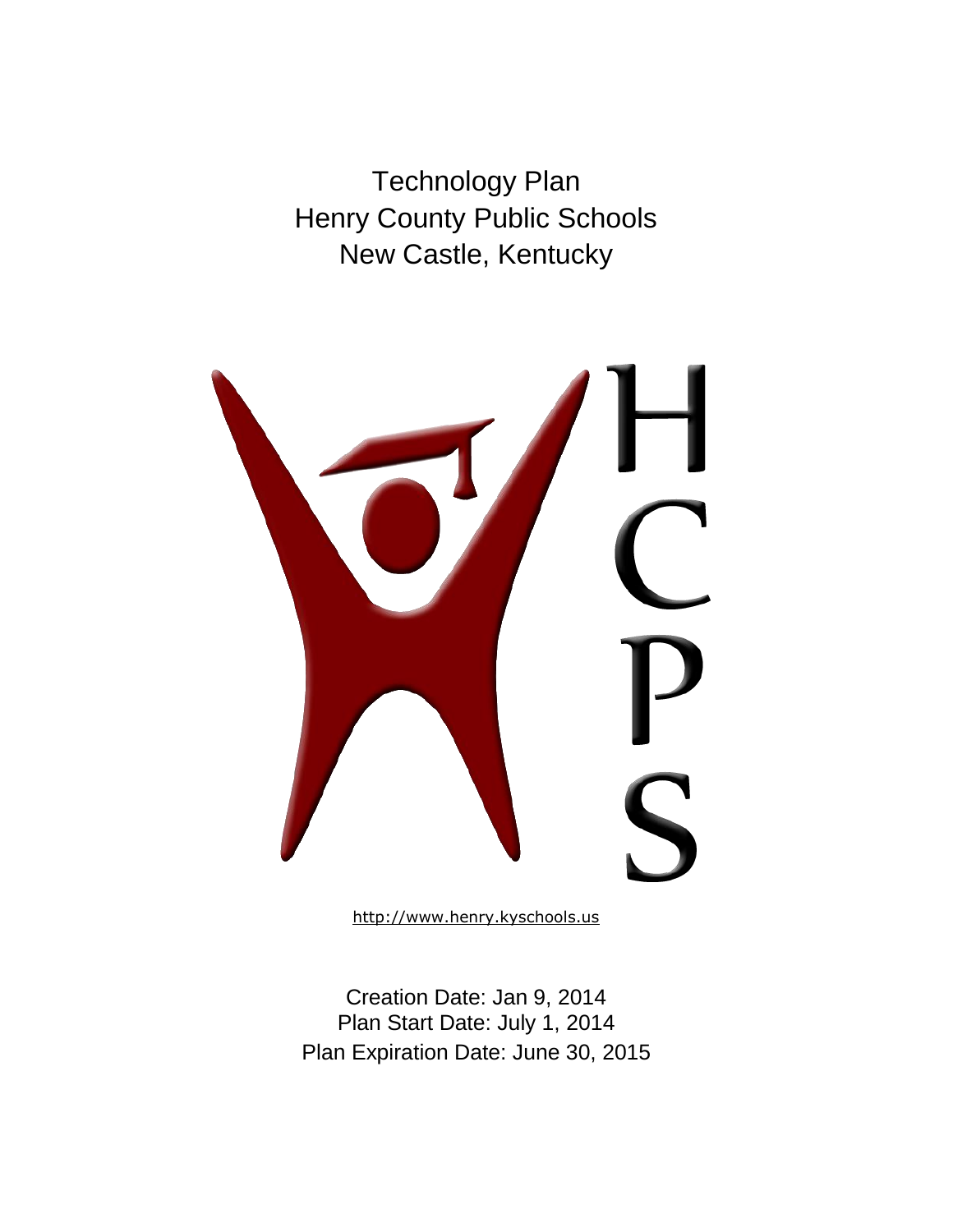## **Acknowledgments**

Nikkol Bauer, Chief Information Officer Drew Kirkman, IT Specialist Staci Hoene, Academic Program Consultant

## **District Administrators Community Principals**

Tim Abrams, Superintendent Kricket McClure, Assistant Superintendent Alysia Wedding, Director of Instructional Support Denise Perry, Director of Student Services Tricia Hosey, Director of Special Education Nikkol Bauer, Chief Information Officer

### **Library Media Specialists Teachers**

Robin Payton, Campbellsburg Rachel Burgin, Henry County High School

#### **District Technology Staff School Technology Coordinators and School Technology Coordinators**

Robin Payton, Campbellsburg Elementary Sarah Buckley, Eastern Elementary Carrie Cox, Eastern Elementary Debra Harris, New Castle Elementary Lesley Doane, Henry County Middle School Steve Galyon, Henry County High School

Mark Johnson, Campbellsburg Elementary Sharon Bright, Eastern Elementary Eric Davis, New Castle Elementary Zach Woods, Henry County Middle School Lucia Hughes, Asst. Principal, Henry County Middle School Shannon Sageser, Henry County High School Austin Hunsaker, Asst. Principal, Henry County High School

Barney Sutley, Henry County High School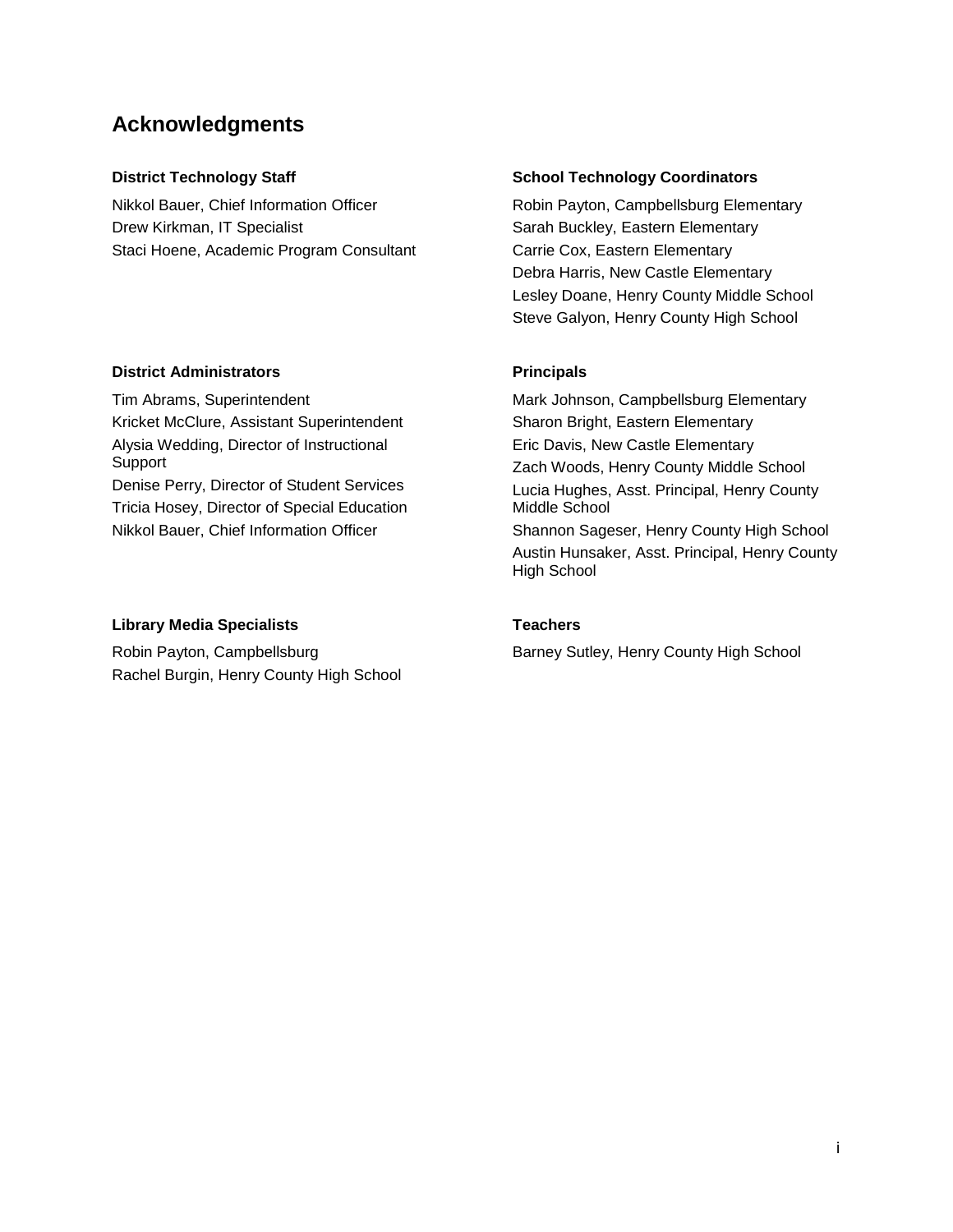# **Table of Contents**

| CURRICULUM AND INSTRUCTIONAL INTEGRATION GOALS 5                     |
|----------------------------------------------------------------------|
| <b>CURRICULUM AND INSTRUCTIONAL INTEGRATION GOALS - EVALUATION 6</b> |
|                                                                      |
| STUDENT TECHNOLOGY LITERACY GOALS - EVALUATION  8                    |
| STAFF TRAINING/PROFESSIONAL DEVELOPMENT GOALS  9                     |
| STAFF TRAINING/PROFESSIONAL DEVELOPMENT GOALS - EVALUATION  10       |
|                                                                      |
|                                                                      |
|                                                                      |
|                                                                      |
| APPENDIX B - EVIDENCE FOR SELECTED 2013-2014 PLAN ACTIVITIES 18      |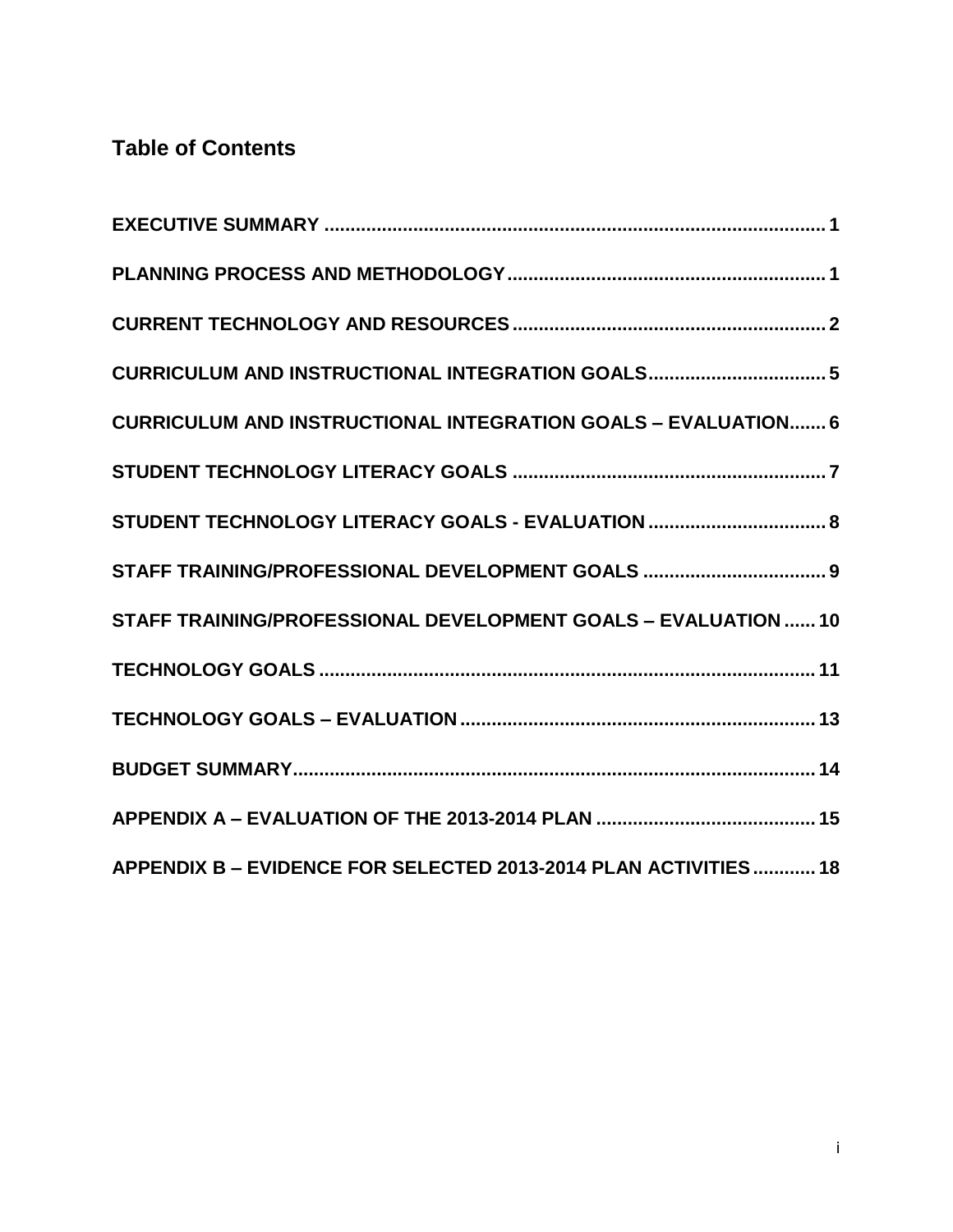# <span id="page-3-0"></span>**Executive Summary**

Henry County Public Schools believes that technology is an inextricable component of education. Technology tools and applications are increasingly used for a wide variety of educational purposes. Teachers and staff use productivity tools, student information systems, email and the Internet on a daily basis to perform their jobs. Email and online communication tools are being used to communicate with parents and colleagues. Paper-and-pencil tests are slowly being replaced by online formative assessments, providing for quicker results and giving teachers the ability to adjust instruction while it's occurring.

Just as teachers and staff cannot do their jobs without the use of technology, so should we expect this from our students. Our vision is to provide students with multiple opportunities to use a variety of technology tools to enhance their learning, create products that will be shared with a wide audience, and collaborate with peers/experts. Appropriate and proficient use of technology is a necessary skill for our students to become successful adults.

In order to meet the growing needs of education technology, HCPS has identified the following goals for the 2014-2015 school year. Activities designed to achieve these goals are outlined in the sections that follow.

- Teachers will integrate technology into their instructional practice resulting in increased student engagement and enhanced learning.
- Prior to entering high school, students will be technology literate as measured by a district and/or technology assessment.
- Technology training and growth will be embedded into school and district professional development plans.
- Adequate access to technology will be provided to meet the learning needs of all students, instructional planning/delivery needs of teachers, and educational goals of all staff.
- HCPS will sustain and improve, where needed, voice and data communications with the community and parents.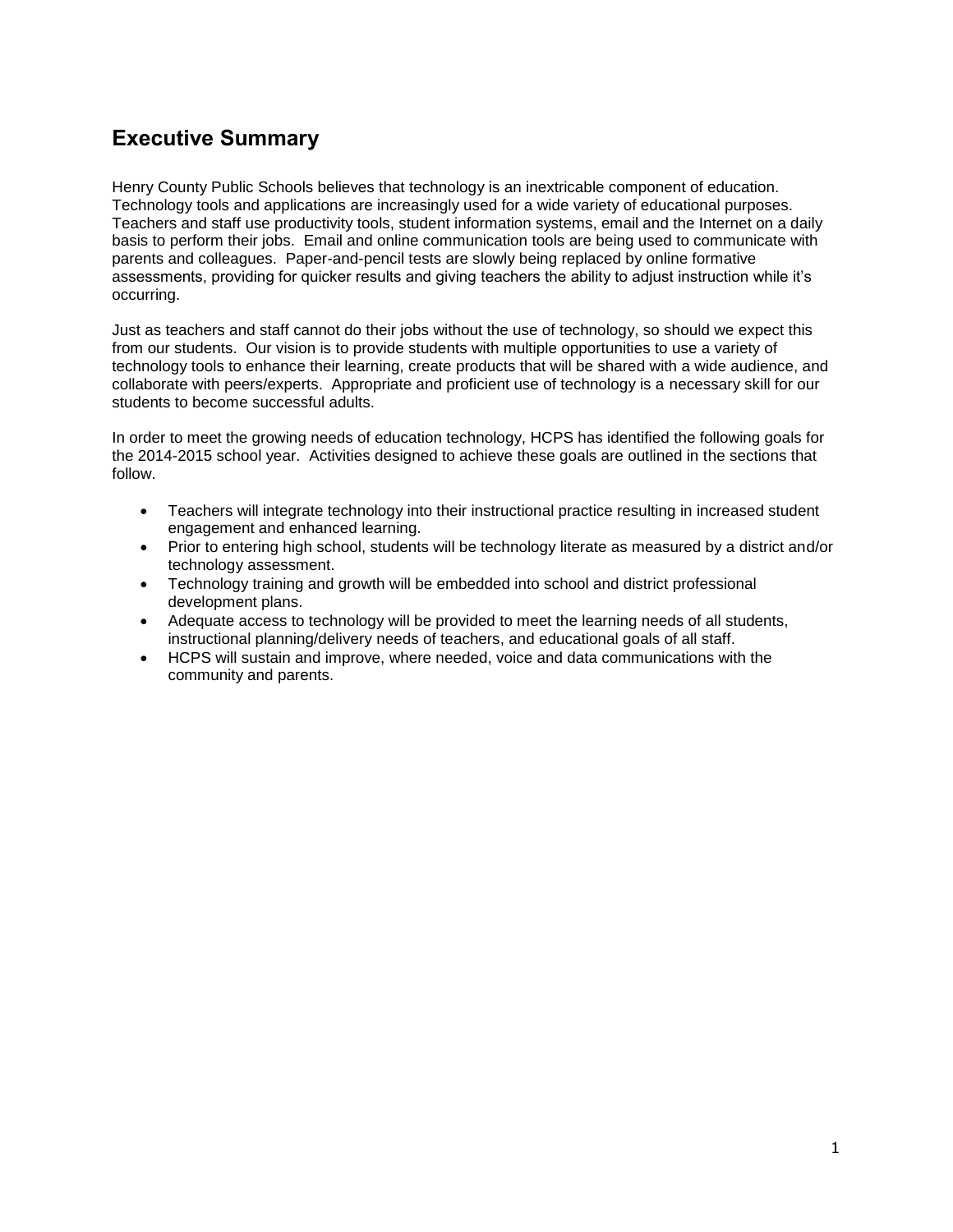# <span id="page-4-0"></span>**Planning Process and Methodology**

District leaders, principals, and School Technology Coordinators and teachers were consulted during the early stages of writing this plan. Goals and activities for this plan were written based upon this discussion and an evaluation of the prior year's plan. A draft of the plan was then provided to each for review and approval. The final draft is then given to the Henry County Board of Education and to the Kentucky Department of Education for approval. The plan will then be evaluated one to two times throughout the 2013-2014 school year by Nikkol Bauer based upon the indicators and feedback from schools.

Appendix A includes a detailed evaluation of the 2013-2014 Technology Plan as of December 2013. Activities that need continuing and new ones are noted.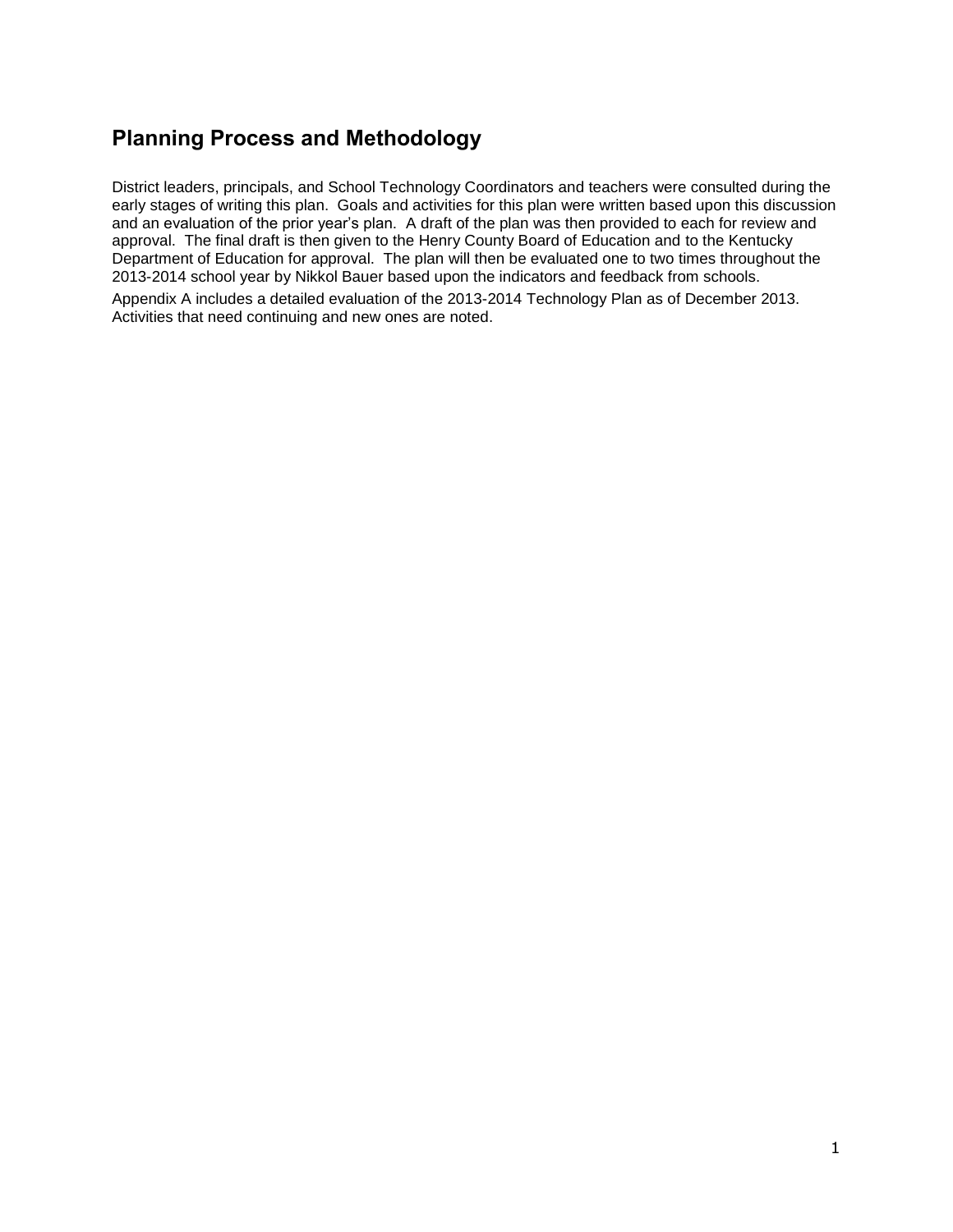# <span id="page-5-0"></span>**Current Technology and Resources**

## **Student Instructional Devices**

As reported in the 2013-2014 Technology Readiness Survey, HCPS has a total of 798 student instructional devices (desktop, laptop, and netbook computers), an increase of 79 devices as compared to last year. This gives us a district student-to-computer ratio of 2.53-to-1. However, the distribution of computers may or may not fit the needs of our students. A discrepancy exists among schools as evidenced by a range of ratios from 1.62-to-1 to 3.67-to-1. HCPS should evaluate the current distribution of computers at all levels (classrooms versus labs) and make changes as needed.

| <b>School</b>     | Total       | ŏ<br>흥<br>5 yrs<br>less | Laptop    | Ľ<br>Windows | 2007+<br>Office | Computing<br>ċ | ADA     | Computer<br>Student-<br>Ratio | Adjusted (n-<br>Computing) |
|-------------------|-------------|-------------------------|-----------|--------------|-----------------|----------------|---------|-------------------------------|----------------------------|
| Campbellsburg     | $87 (+1)$   | 53<br>(61%)             | 19 (22%)  | 34           | 86              | 5              | 338.08  | 3.89                          | 3.67                       |
| Eastern           | $68 (+4)$   | 52<br>(76%)             | 26 (38%)  | 33           | 68              | 60             | 210.31  | 3.09                          | 1.64                       |
| <b>New Castle</b> | $129 (+20)$ | 90<br>(70%)             | 36 (28%)  | 75           | 128             | $\Omega$       | 355.07  | 2.75                          | 2.75                       |
| Henry Co. MS      | $158 (+20)$ | 88<br>(56%)             | 61 (39%)  | 90           | 154             | 30             | 498.58  | 3.16                          | 2.65                       |
| Henry Co. HS      | $356 (+34)$ | 250<br>(70%)            | 122 (34%) | 222          | 304             | 23             | 615.78  | 1.73                          | 1.62                       |
| <b>Totals</b>     | 798 (+79)   | 533<br>(67%)            | 264 (33%) | 454<br>(57%) | 740<br>(93%)    | 118            | 2017.82 | 2.53                          | 2.20                       |

## **Next Generation Devices and BYOD**

| <b>School</b>               | iPads | Chromebooks | Android<br>Tablets | Microsoft<br><b>Surfaces</b> | Other<br>Handheld<br>ŏ<br>Wireless<br>iPods | Smartphones      | <b>Totals</b> |
|-----------------------------|-------|-------------|--------------------|------------------------------|---------------------------------------------|------------------|---------------|
| Campbellsburg               | 6     | 51          | 0                  | 10                           | $\mathbf 0$                                 | 0                | 67            |
| Eastern                     | 5     | 0           | 0                  | 0                            | 0                                           | 0                | 5             |
| <b>New Castle</b>           | 10    | 0           | 0                  | $\mathbf 0$                  | 5                                           | $\boldsymbol{0}$ | 15            |
| Henry Co. MS                | 28    | $\Omega$    | 0                  | 35                           | 16                                          | 0                | 79            |
| Henry Co. HS                | 28    | 0           | 0                  | 0                            | 14                                          | 0                | 42            |
| <b>District Offices</b>     | 7     | $\Omega$    | 0                  | 5                            | $\Omega$                                    | $\mathbf 0$      | 12            |
| <b>Total District Owned</b> | 84    | 51          | $\mathbf 0$        | 50                           | 35                                          | $\mathbf 0$      | 220 (+159)    |
| Personally Owned (BYOD)     | 126   | 4           | 111                | 1                            | 203                                         | 500              | 945 (+187)    |
| <b>Totals</b>               | 210   | 111         | 111                | 51                           | 238                                         | 500              | 1165          |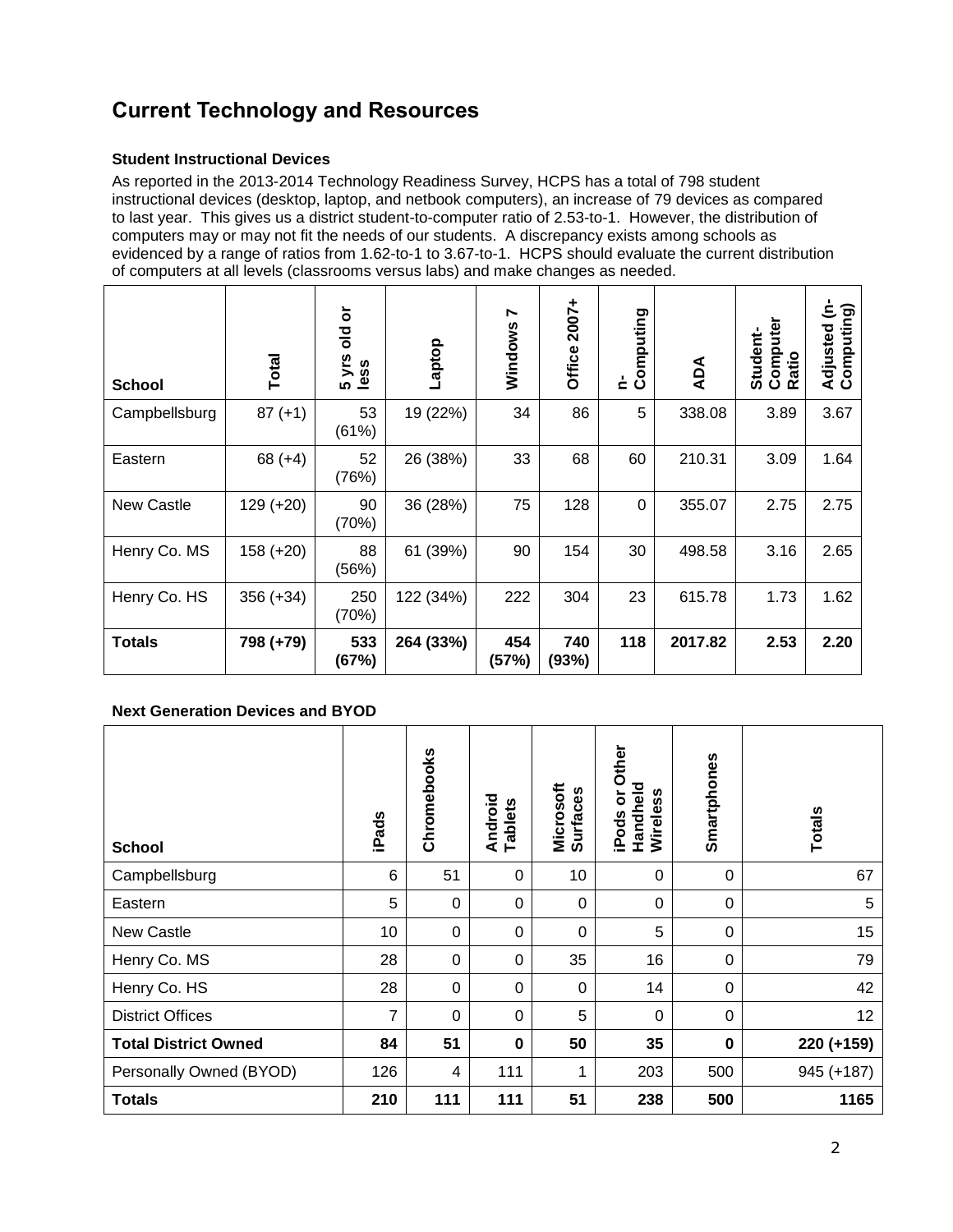#### **Projectors and Interactive Technologies**

HCPS believes that having convenient access to interactive technologies is one of the most effective ways to insure that technology is integrated into instruction. Providing mounted projectors and other technologies such as slates, clickers and document cameras helps to accomplish this goal. The numbers reported below are from the 2013-2014 Technology Readiness Survey.

| <b>School</b>     | n<br>nted<br>rojecto<br>Nou<br>#of<br>௳ | Mobile<br>rojectors<br>#of<br>ō. | Interactive<br>Mounted<br><b>Boards</b><br>৳<br># | <b>Boards</b><br>Mobile<br>đ<br>$\ddot{}$ | Wireless<br>lates<br>৳<br>$\ddot{}$<br>ທ | Response<br>Systems<br>Student<br>৳<br># | Document<br>ameras<br>ð<br>$\ddot{}$<br>ပ |
|-------------------|-----------------------------------------|----------------------------------|---------------------------------------------------|-------------------------------------------|------------------------------------------|------------------------------------------|-------------------------------------------|
| Campbellsburg     | 18                                      | 5                                | 0                                                 | 0                                         | 17                                       | 3                                        | 19                                        |
| Eastern           | 14                                      | $\overline{2}$                   | 13                                                | 0                                         | 12                                       | 5                                        | 15                                        |
| <b>New Castle</b> | 24                                      | 1                                | $\overline{4}$                                    | 0                                         | 5                                        | 4                                        | 14                                        |
| Henry Co. MS      | 24                                      | $\overline{2}$                   | $\Omega$                                          | 1                                         | 5                                        | 3                                        | 14                                        |
| Henry Co. HS      | 40                                      | $\overline{2}$                   | $\overline{2}$                                    | 3                                         | 11                                       | 6                                        | 14                                        |
| <b>Totals</b>     | 120                                     | 12                               | 19                                                | 4                                         | 50                                       | 18                                       | 76                                        |

#### **Student Home Access**

Based on enrollment information, 75% of our students have access to a computer at home, an decrease of 2% compared to last year. 69% of our students have access to the Internet, a decrease of 2% compared to last year. 68% of our students have access to high-speed Internet, a decrease of 1% compared to last year. Many areas of Henry County still do not have access to high-speed Internet. However, with a majority of our students who have access to a computer and/or Internet from home, more could be done to extend learning outside the classroom. For students without this access, schools should investigate the possibility of allowing after-hours access to school computers. Henry County High School began opening the library media center after school until 5:30 for this reason.

| <b>School</b>     | a computer<br>% of Students<br>at home<br>with | % of Students<br>with Internet<br>connection | % of Students<br>with Dial-Up | Students<br>High-Speed<br>$%$ of<br>with |
|-------------------|------------------------------------------------|----------------------------------------------|-------------------------------|------------------------------------------|
| Campbellsburg     | 79%                                            | 74%                                          | 1%                            | 73%                                      |
| Eastern           | 59%                                            | 50%                                          | 3%                            | 49%                                      |
| <b>New Castle</b> | 69%                                            | 64%                                          | 2%                            | 63%                                      |
| Henry Co. MS      | 76%                                            | 69%                                          | 1%                            | 68%                                      |
| Henry Co. HS      | 81%                                            | 75%                                          | 1%                            | 74%                                      |
| <b>Totals</b>     | 75%                                            | 69%                                          | 1%                            | 68%                                      |

## **Network Infrastructure**

During the 2011-2012 school year, all network infrastructure was upgraded and increased. Every school now has 100% 10/100/1000 POE switch ports. Every classroom has an a/b/g/n wireless access point.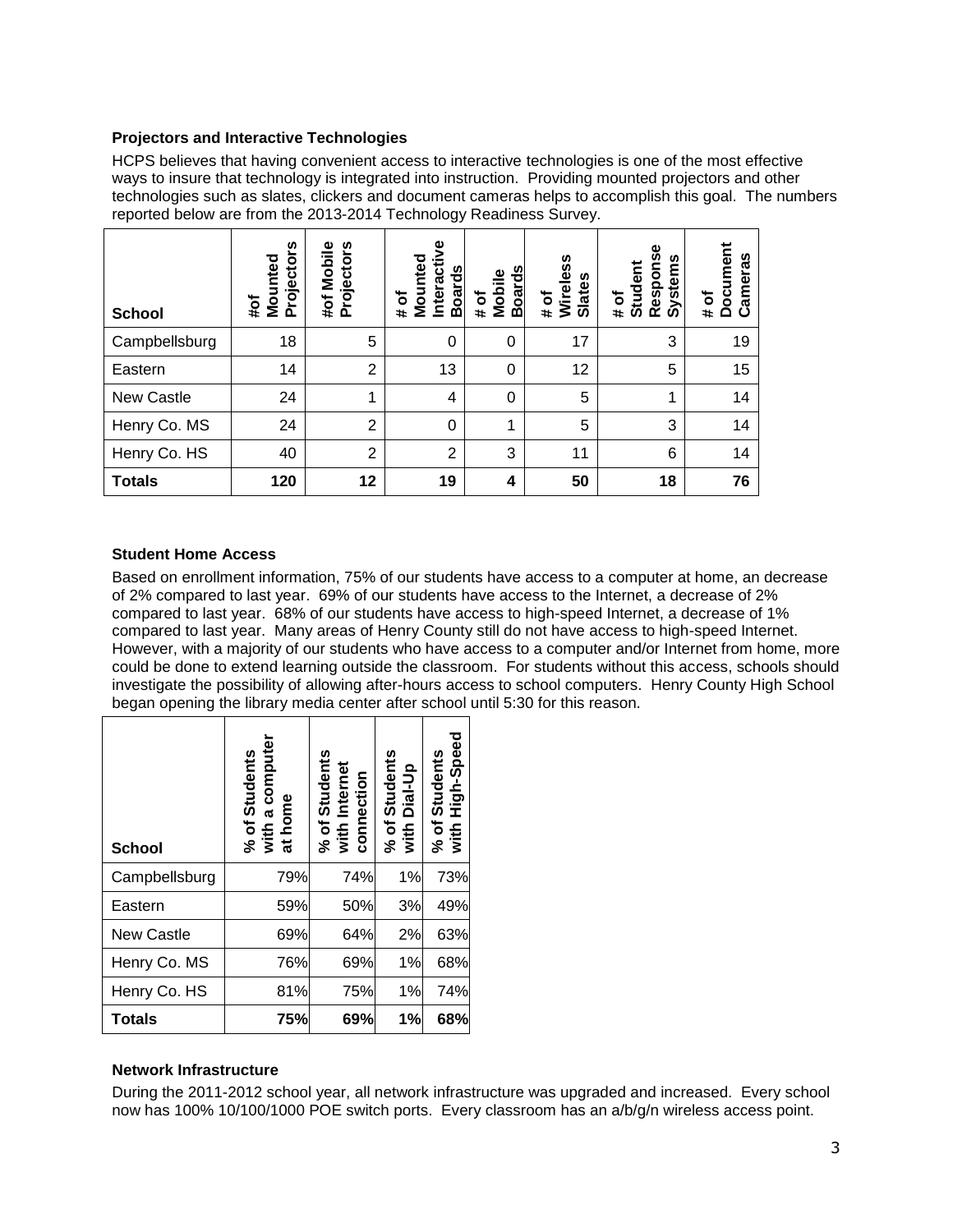Common areas, such as cafeterias, gyms, and library media centers, have at least one wireless access point. HCPS has also deployed a solution to allow students, staff and guests to register their personal devices on our network in order to gain filtered Internet access.

#### **Software and Applications**

Office 2007/2010/2013, MAP, United Streaming, Cognitive Tutor/Mathia, Fast ForWord, DreamBox, iReady, Lexia, Pixie, Brain Pop, Accelerated Reader, OdysseyWare, Follett, FitnessGram, LunchBox, Infinite Campus, Geometer's Sketchpad, Hawkes Statistics and Algebra software for online college classes, SchoolPointe, media software (Pinnacle Studio, Flash, Photoshop, Final Cut Pro), preschool software (Earobics, Work Sampling Online, AEPSi), SchoolRecruiter, AutoDesk, special education software (Read180, ReadWriteGold, Boardmaker, Writing with Symbols, JAWS, Sonoflex, Achieve 3000), small amount of other instructional software.

#### **Training and Professional Development**

HCPS did not fill the Technology Resource Teacher position for the 2013-2014 school year. Currently, any technology specific training (such as how to use a specific web site) is embedded into other professional development. However, there is an ongoing need to provide the time and opportunities for teachers to share technology integration ideas.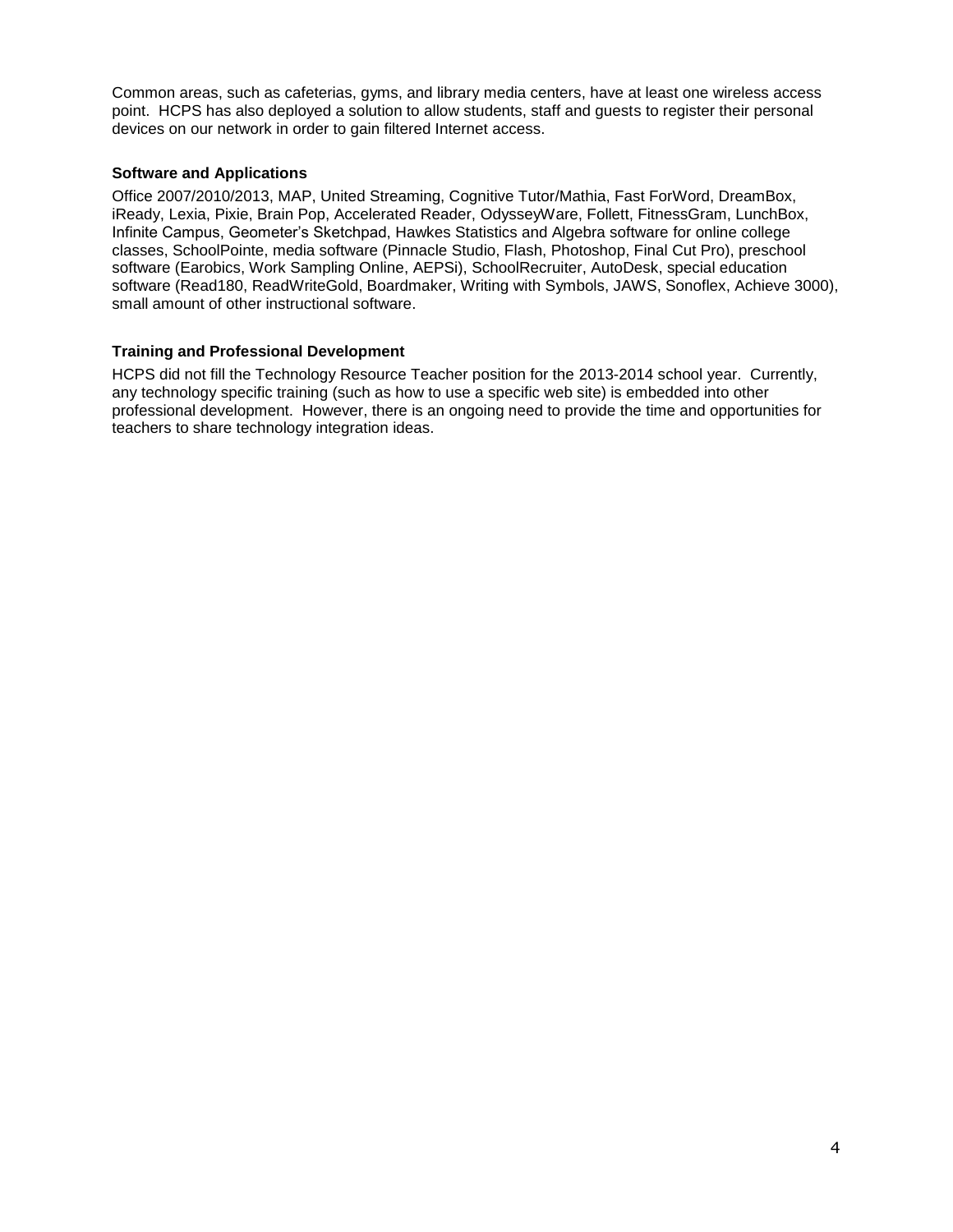# **Curriculum and Instructional Integration Goals**

## **Goal 1**

Teachers will integrate technology into their instructional practice resulting in increased student engagement and enhanced learning.

|  |  | <b>Action Plan: Projects/Activities</b> |  |
|--|--|-----------------------------------------|--|
|--|--|-----------------------------------------|--|

<span id="page-8-0"></span>

| Project/Activity                                                                                                                                                                                          | Instructional<br><b>Outcome</b>                                                                                                                                                                                  | Indicator                                                                                                                                  | Timeline               | Person(s)<br>Responsible                                                     | <b>Funding Source</b> |
|-----------------------------------------------------------------------------------------------------------------------------------------------------------------------------------------------------------|------------------------------------------------------------------------------------------------------------------------------------------------------------------------------------------------------------------|--------------------------------------------------------------------------------------------------------------------------------------------|------------------------|------------------------------------------------------------------------------|-----------------------|
| 1.1 Incorporate<br>technology into<br>instructional<br>strategies and other<br>best practices.                                                                                                            | Students will have<br>greater exposure to<br>use of technology<br>for completing<br>various tasks.                                                                                                               | Teacher Standard 6<br>evaluation results<br>(or newest teacher<br>evaluation model)                                                        | July 2014<br>June 2015 | Principals<br>District Leadership                                            | N/A                   |
| 1.2 Continue to<br>allow the use of<br>student personal<br>devices for<br>learning.                                                                                                                       | Students will have<br>greater exposure to<br>use of technology<br>for completing<br>various tasks.                                                                                                               | Count of student<br>devices on the<br>network and<br>feedback from<br>teachers on their<br>use.                                            | July 2014<br>June 2015 | <b>Teachers</b><br>Principals<br>District Leadership<br><b>District Tech</b> | N/A                   |
| 1.3 Develop<br>technology<br>opportunities that<br>provide<br>enhancement of the<br>district's pursuit of<br>personalized<br>learning /<br>competency-based<br>learning. (e.g.<br>video-based<br>lessons) | Students will have<br>opportunities to<br>work independently<br>through<br>technologies that<br>allow the students<br>to demonstrate<br>attainment of<br>standards and allow<br>interventions or<br>enrichments. | Student data from<br>MAP testing or<br>specific software<br>that district schools<br>use (including Fast<br>ForWord or<br>Cognitive Tutor) | July 2014<br>June 2015 | <b>Teachers</b><br>Principals<br>District Leadership                         | N/A                   |
| 1.4 Continue<br>development of                                                                                                                                                                            |                                                                                                                                                                                                                  | Number of students<br>enrolled in blended                                                                                                  | July 2014<br>June 2015 | <b>HS Teachers</b><br><b>HS Principals</b>                                   | N/A                   |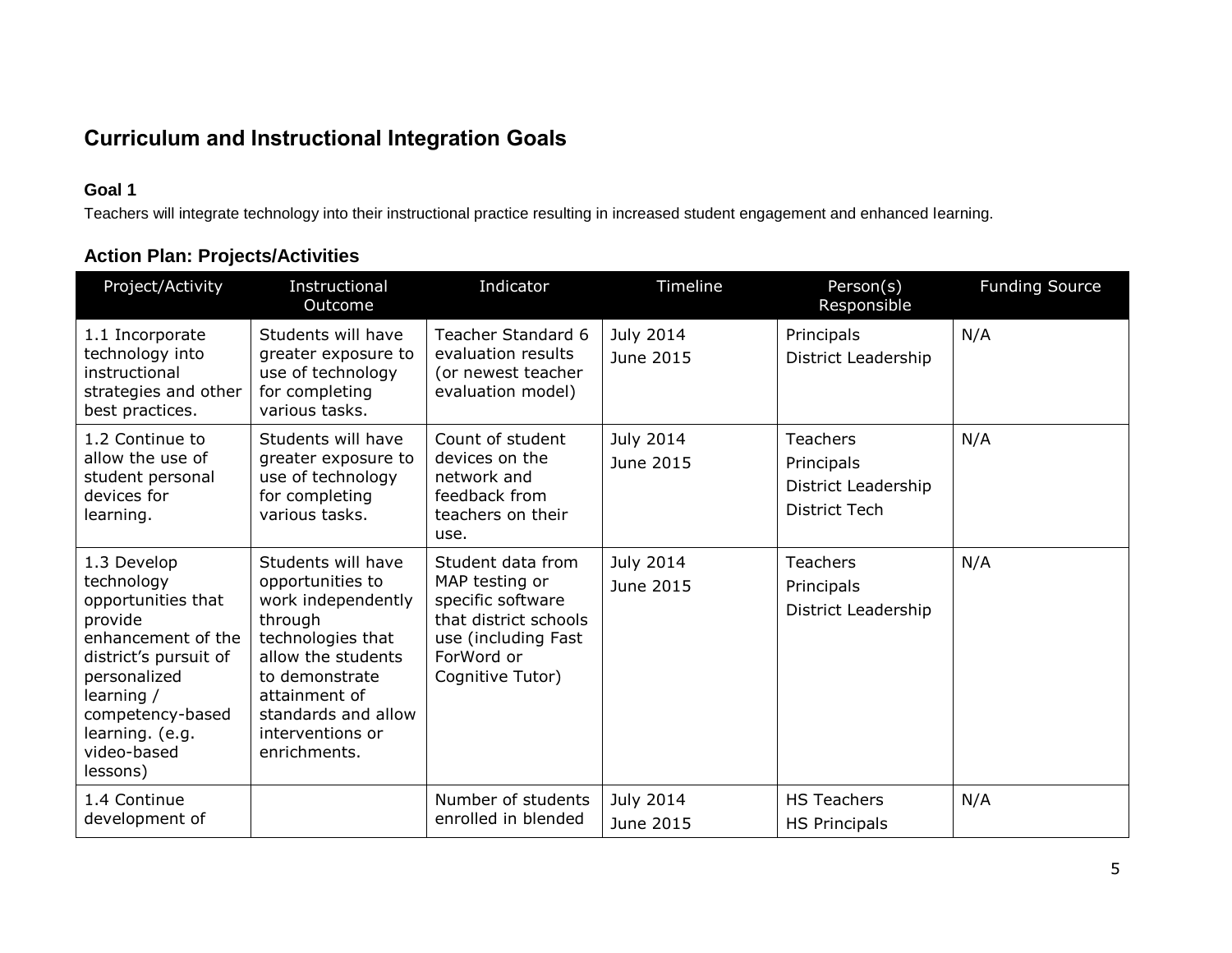| blended learning     | learning classes. | District Leadership |  |
|----------------------|-------------------|---------------------|--|
| opportunities at the |                   |                     |  |
| high school.         |                   |                     |  |

## **Curriculum and Instructional Integration Goals – Evaluation**

As stated in the Executive Summary, our vision is to provide students with multiple opportunities to use a variety of technology tools to enhance their learning, create products that will be shared with a wide audience, and collaborate with peers/experts. As Kentucky has adopted the Common Core Standards for mathematics and English language arts, teachers district-wide have been working to develop units aligned to the new standards. The new standards have technology expectations embedded within them.

Data from principal evaluation of teacher proficiency on Standard 6 provides a measure on teachers' ability to integrate technology into best practices. The plan will be evaluated one to two times a year and results sent to the district technology committee.

<span id="page-9-0"></span>HCPS began a new Bring Your Own Device initiative at the beginning of the 2012-2013 school year. In order to leverage student personal devices as a tool for learning, feedback from teachers will be solicited.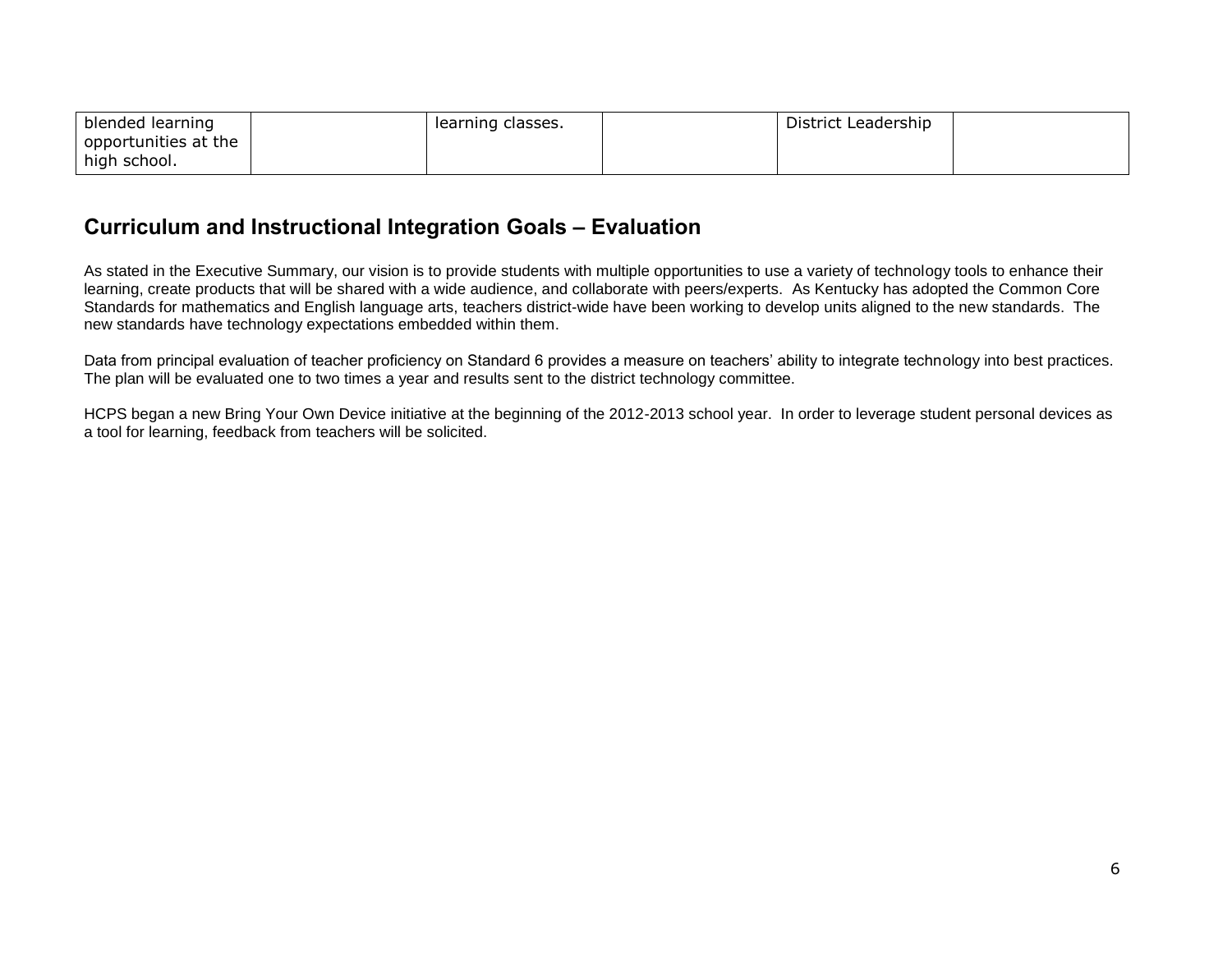# **Student Technology Literacy Goals**

## **Goal 2**

Prior to entering high school, students will be technology literate as measured by a district and/or technology assessment.

## **Action Plan: Strategies/Activities**

<span id="page-10-0"></span>

| Strategy/Activity                                                                           | Instructional<br>Outcome                                                                                | Indicator                                                    | Timeline               | Person(s)<br>Responsible                                                       | <b>Funding Source</b> |
|---------------------------------------------------------------------------------------------|---------------------------------------------------------------------------------------------------------|--------------------------------------------------------------|------------------------|--------------------------------------------------------------------------------|-----------------------|
| 2.1 Continue 8th<br>and 12 <sup>th</sup> grade<br>technology<br>proficiency<br>evaluation   | Accurate reporting<br>of technology<br>proficiency                                                      | Results from<br>evaluation                                   | July 2014<br>June 2015 | District Tech<br>8 <sup>th</sup> and 12 <sup>th</sup> Grade<br><b>Teachers</b> | N/A                   |
| 2.2 Provide<br>instruction on<br>elements of Digital<br>Citizenship at each<br>grade level. | Students will be<br>able to use<br>technology safely<br>and appropriately.                              | Logs kept by<br>teachers<br>responsible for DC<br>curriculum | July 2014<br>June 2015 | Counselors<br>Librarians<br>Language Arts<br><b>Teachers</b>                   | N/A                   |
| 2.3 Continue formal<br>keyboarding<br>program in the<br>elementary schools.                 | Student writing<br>composition and<br>creation of digital<br>products will be<br>more efficient.        | Keyboarding<br>performance test<br>results                   | July 2014<br>June 2015 | Principals                                                                     | N/A                   |
| 2.4 Continue STLP<br>participation at<br>each school in<br>regional and/or<br>state events. | Students will have<br>the opportunity to<br>apply skills in a<br>competitive and<br>real-world setting. | Number of students<br>participating                          | July 2014<br>June 2015 | Principals<br><b>STLP Coordinators</b><br>District Tech                        | Local                 |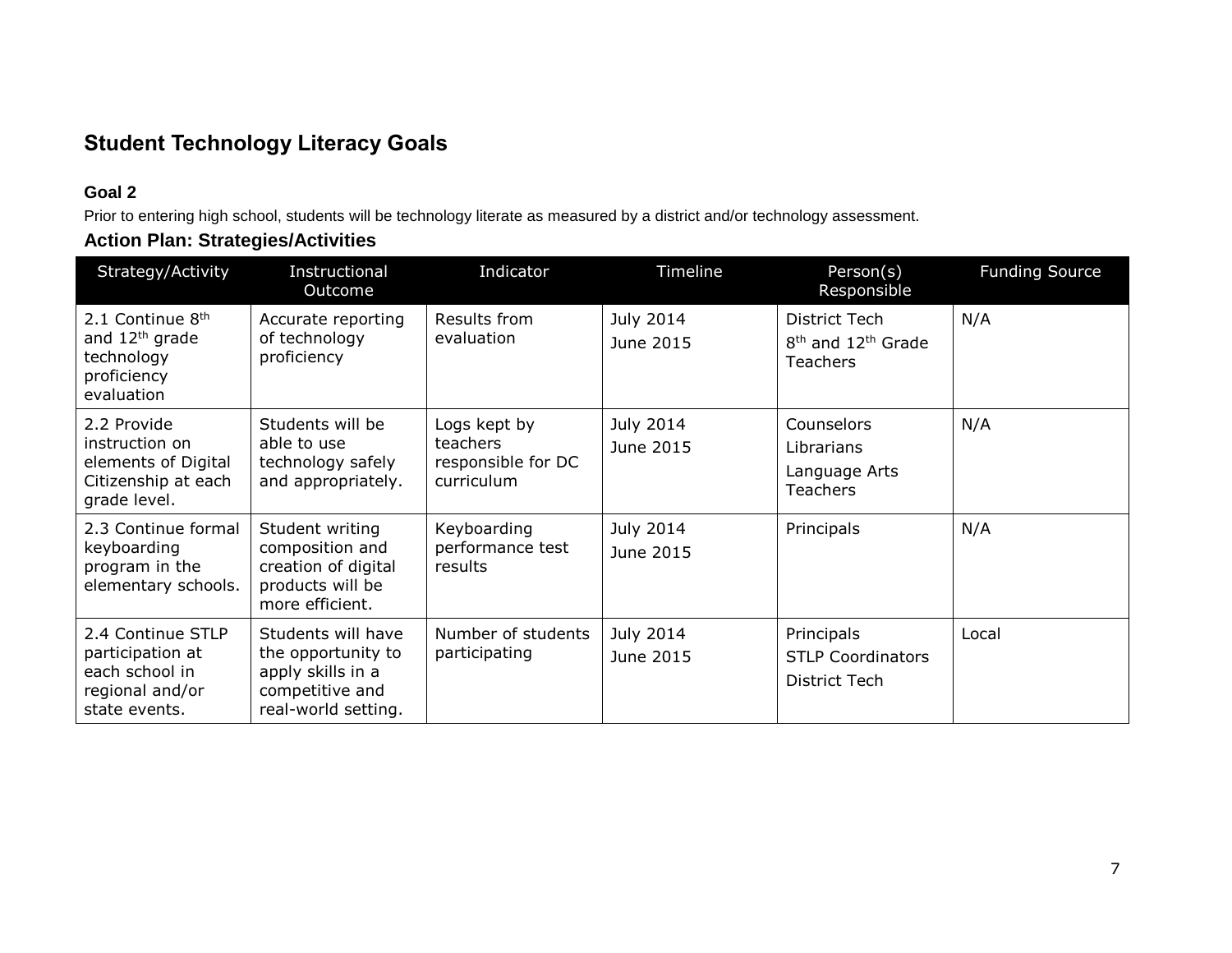## **Student Technology Literacy Goals - Evaluation**

Students need access to a wide variety of resources including computers, software, and other technology tools in order to become proficient. The hardware necessary is addressed in Goal 4 and its activities.

Results from the technology literacy evaluation for 8<sup>th</sup> and 12<sup>th</sup> grade students are obtained toward the end of the school year and shared with principals and district leadership. Logs from Digital Citizenship activities are submitted throughout the school year. A periodic check of progress on the keyboarding program (Type to Learn 4) is shared with principals, school personnel, and district leadership.

<span id="page-11-0"></span>This data is shared with the district technology committee one to two times per year after evaluating the current year's plan.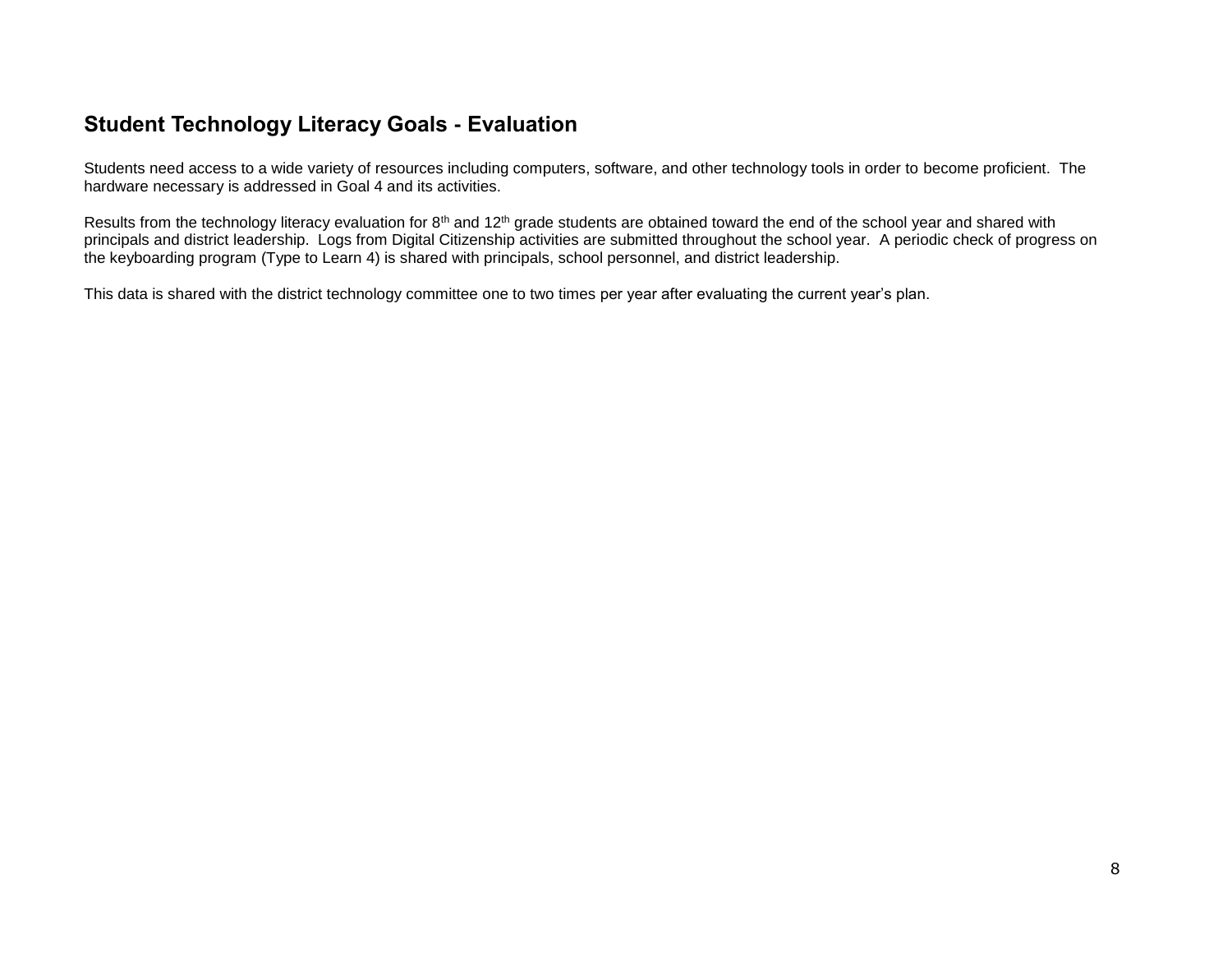# **Staff Training/Professional Development Goals**

## **Goal 3**

Technology training, growth, and information sharing will be offered through school/district PDs, video conferencing and other digital formats.

<span id="page-12-0"></span>

| Strategy/Activity                                                                                                                                                                                                    | Instructional<br>Outcome                                                                               | Indicator                                   | Timeline               | Person(s)<br>Responsible                    | <b>Funding Source</b> |
|----------------------------------------------------------------------------------------------------------------------------------------------------------------------------------------------------------------------|--------------------------------------------------------------------------------------------------------|---------------------------------------------|------------------------|---------------------------------------------|-----------------------|
| 3.1 Incorporate<br>technology<br>integration<br>strategies at each<br>school within<br>professional<br>development days<br>and/or early release<br>days.                                                             | Teachers will be<br>better prepared to<br>use available<br>technology for<br>teaching and<br>learning. | School PD plans                             | July 2014<br>June 2015 | Principals<br>District Leadership           | N/A                   |
| 3.2 Provide ongoing<br>training and/or<br>support for various<br>instructional<br>technologies,<br>including BYOD.<br>Methods of delivery<br>may vary between<br>face-to-face, video<br>conferencing,<br>email, etc. | Teachers will be<br>better prepared to<br>use available<br>technology for<br>teaching and<br>learning. | Training sign-in<br>sheets, TRT<br>calendar | July 2014<br>June 2015 | <b>District Tech</b>                        | N/A                   |
| 3.3 Support teacher<br>participation from<br>each school at state<br>KySTE conferences.                                                                                                                              | Teachers will be<br>kept abreast of new<br>and emerging<br>technology.                                 | Registration<br>confirmation                | July 2014<br>June 2015 | <b>District Tech</b><br>District Leadership | <b>SBDM</b><br>Local  |
| 3.4 Provide training                                                                                                                                                                                                 | Teachers will be                                                                                       | Statistics on use of                        | <b>July 2014</b>       | <b>District Tech</b>                        | N/A                   |

## **Action Plan: Strategies/Activities**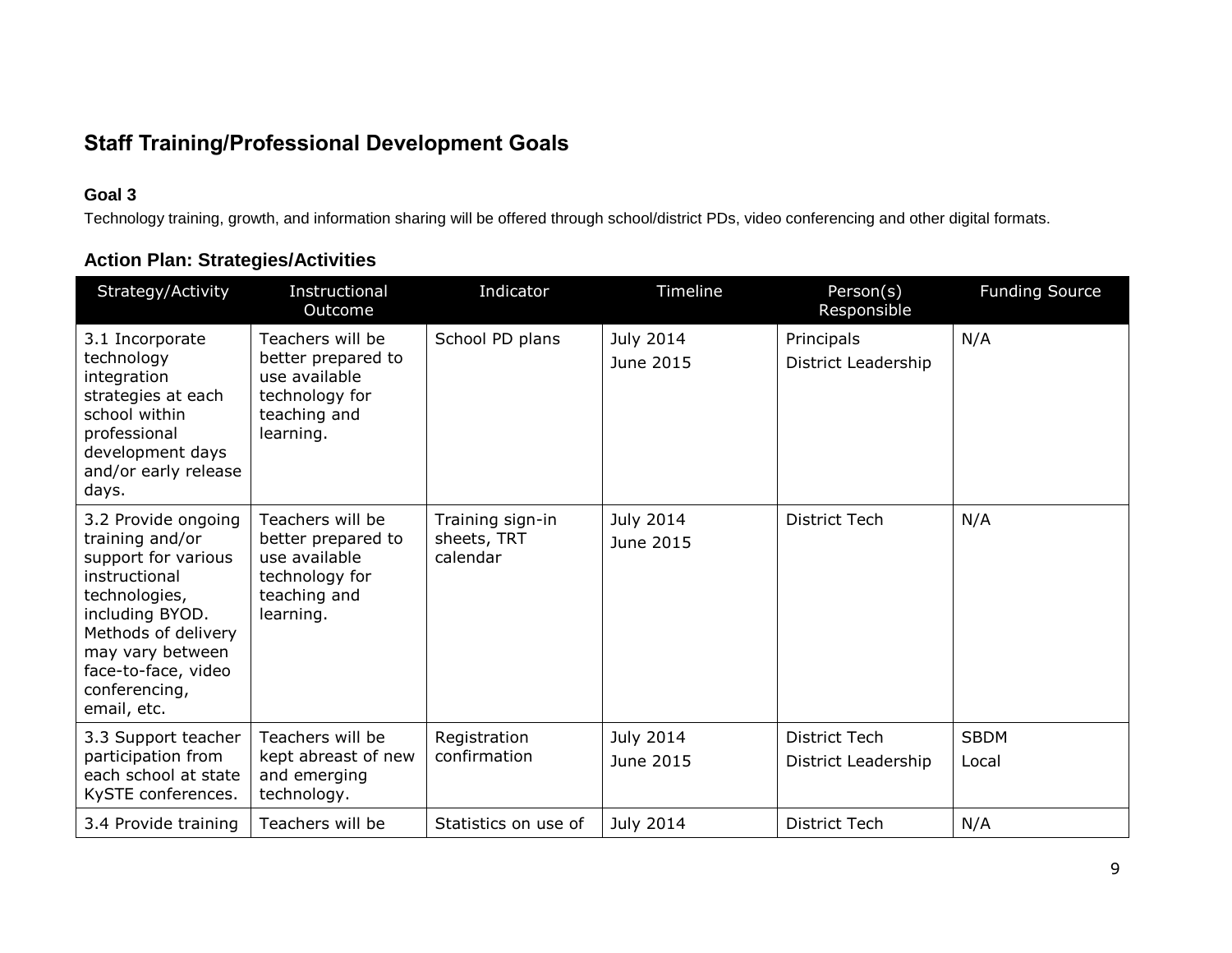| and/or support on<br>student<br>management and<br>support software,<br>such as Infinite<br>Campus and CIITS, | able to use CIITS<br>effectively for<br>lesson planning,<br>assessment and<br>professional<br>development needs. | CIITS and training<br>sign-in sheets. | June 2015 | District Leadership |  |
|--------------------------------------------------------------------------------------------------------------|------------------------------------------------------------------------------------------------------------------|---------------------------------------|-----------|---------------------|--|
| as needed.                                                                                                   |                                                                                                                  |                                       |           |                     |  |

# **Staff Training/Professional Development Goals – Evaluation**

Principals report that 89% of teachers are proficient with technology as defined by Teacher Standard 6 (an increase of 12% from last year). However, this percentage varies widely across schools: from 75% to 100%.

With the rapid growth of new technology resources and the changing needs of our students and the dissolution of the Technology Resource Teacher position, a more comprehensive professional development program is needed. It is the hope of HCPS that embedding intentional use of technology into other professional development initiatives will help fulfill this need (Activity 3.1). In addition, new state initiatives, such as CIITS (Activity 3.4) need ongoing support from district leadership and technology. With the district's new BYOD initiative (Activity 3.2), teachers will need support and ideas for leveraging student personal devices as a tool for learning.

<span id="page-13-0"></span>The district also sends a limited number of teachers to the state KySTE conference every year (Activity 3.3).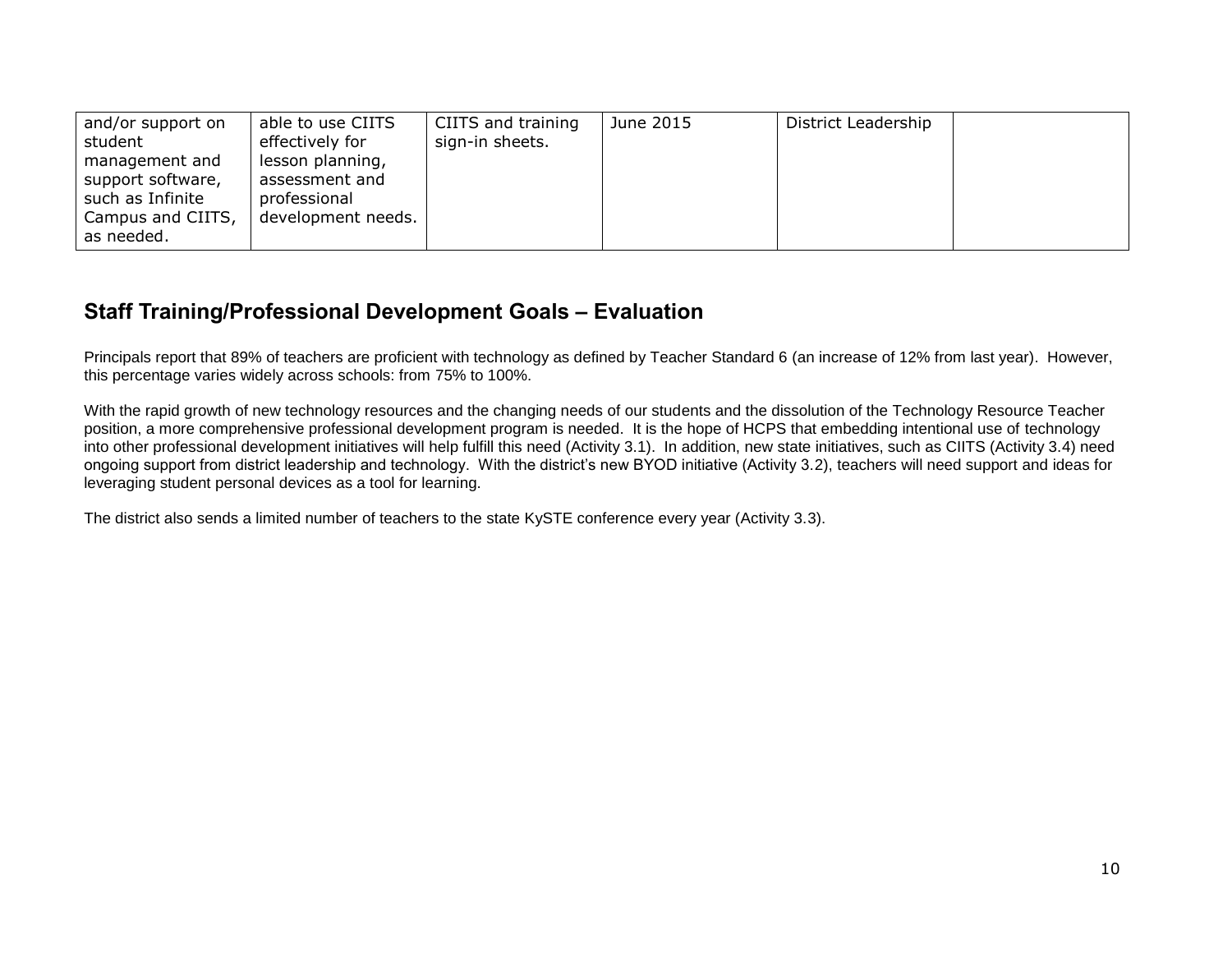# **Technology Goals**

## **Goal 4**

Adequate access to technology will be provided to meet the learning needs of all students, instructional planning/delivery needs of teachers, and educational goals of all staff.

<span id="page-14-0"></span>

| Strategy/Activity                                                                                              | Instructional<br>Outcome                                                                                                     | Indicator                                                       | Timeline                             | Person(s)<br>Responsible          | <b>Funding Source</b>                                                      |
|----------------------------------------------------------------------------------------------------------------|------------------------------------------------------------------------------------------------------------------------------|-----------------------------------------------------------------|--------------------------------------|-----------------------------------|----------------------------------------------------------------------------|
| 4.1 Evaluate<br>current distribution<br>of computers for<br>effective use and<br>redistribute if<br>necessary. | All students will<br>have equitable and<br>convenient access<br>to computers to<br>complete<br>instructional<br>assignments. | Inventory collection<br>tool for Technology<br>Readiness Survey | July 2014<br>June 2015               | Principals<br>District Tech       | N/A                                                                        |
| 4.2 Maintain at<br>least a 3:1 student<br>to computer ratio at<br>all schools.                                 | All students will<br>have equitable and<br>convenient access<br>to computers to<br>complete<br>instructional<br>assignments. | Technology<br>Readiness Survey                                  | July 2014<br>June 2015               | Principals<br>District Leadership | <b>SBDM</b><br>School Activity<br>Funds<br>EdTech<br><b>District Local</b> |
| 4.3 Replace or<br>increase interactive<br>technologies<br>available to<br>teachers as needed.                  | Teachers will be<br>better equipped to<br>integrate<br>technology into<br>instruction.                                       | Number of slates<br>and document<br>cameras purchased           | July 2014<br>June 2015               | Principals                        | <b>SBDM</b><br>School Activity<br>Funds<br>EdTech                          |
| 4.4 Server                                                                                                     |                                                                                                                              |                                                                 | <b>July 2014</b><br><b>June 2015</b> |                                   |                                                                            |
| 4.5 Wiring Closet<br><b>Cleanup</b>                                                                            |                                                                                                                              |                                                                 | <b>July 2014</b><br><b>June 2015</b> |                                   |                                                                            |

## **Action Plan: Strategies/Activities**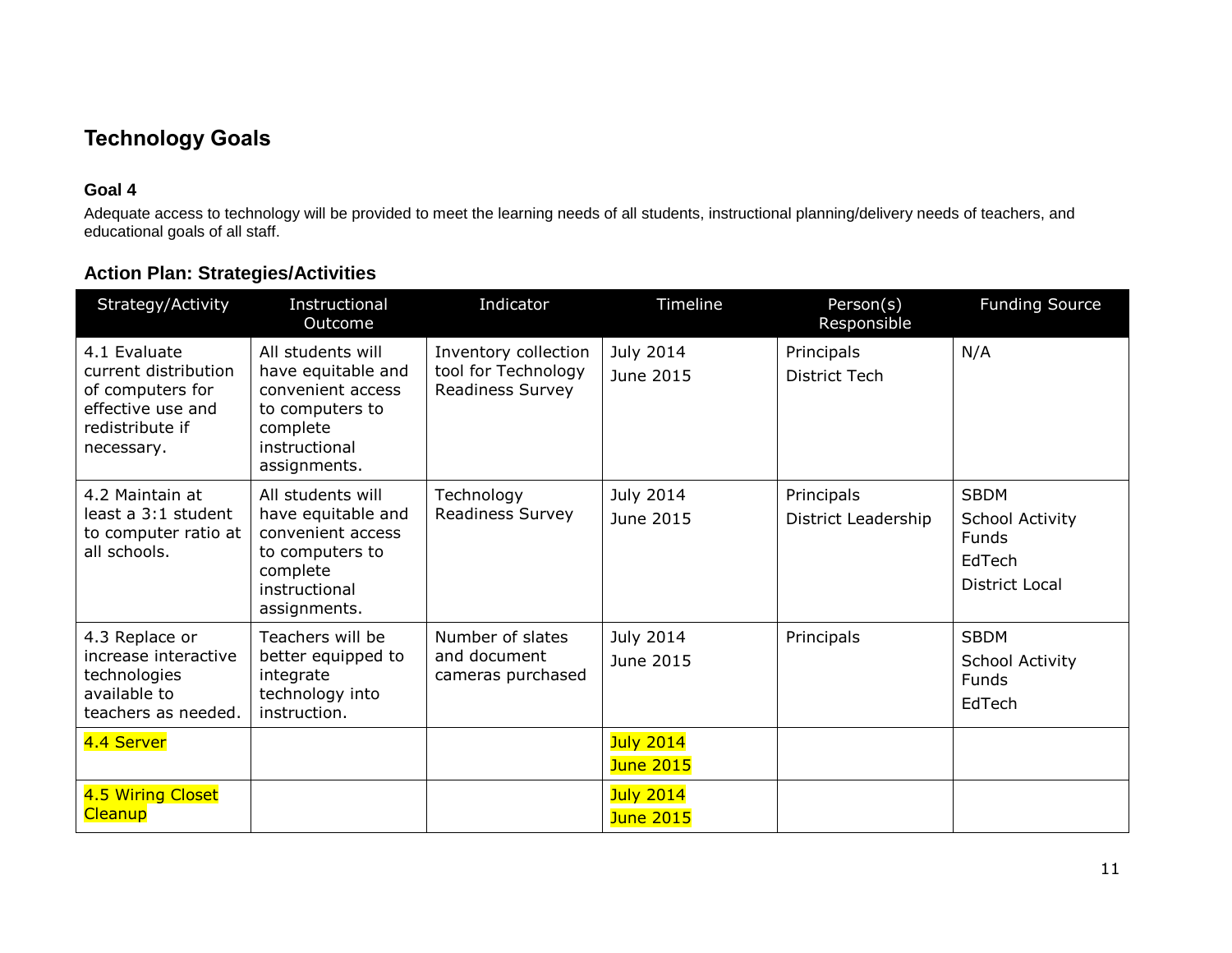| 4.6 Switches                                                                                                                             |  | <mark>July 2014</mark><br><mark>June 2015</mark> |  |
|------------------------------------------------------------------------------------------------------------------------------------------|--|--------------------------------------------------|--|
| 4.7 Complete wiring<br>to the lab in<br>Campbellsburg<br>Elementary, lab in<br>Eastern, and the<br><b>ICE lab in the high</b><br>school. |  | July 2014<br>June 2015                           |  |

## **Goal 5**

HCPS will sustain and improve, where needed, voice and data communications with the community and parents.

# **Action Plan: Strategies/Activities**

| Strategy/Activity                                                                                                 | Instructional<br>Outcome                                                                                                             | Indicator                                                               | Timeline               | Person(s)<br>Responsible          | <b>Funding Source</b>  |
|-------------------------------------------------------------------------------------------------------------------|--------------------------------------------------------------------------------------------------------------------------------------|-------------------------------------------------------------------------|------------------------|-----------------------------------|------------------------|
| 5.1 Provide local<br>telephone, long<br>distance, and data<br>services to each<br>school and support<br>building. | Facilitate<br>communication<br>between teachers<br>and parents.<br>Provide access to<br>the Internet to<br>students and<br>teachers. | Monitor regularly to<br>ensure services are<br>functioning<br>properly. | July 2014<br>June 2015 | District Tech                     | Local<br>USF discounts |
| 5.2 Secure web<br>hosting services for<br>district, school, and<br>teacher web pages.                             | Facilitate<br>communication<br>between teachers<br>and parents.                                                                      | Monitor web site<br>hits.                                               | July 2014<br>June 2015 | <b>District Tech</b>              | Local<br>USF discounts |
| 5.3 Encourage<br>updates to teacher<br>and school web<br>pages.                                                   | Community<br>members will be<br>better informed on<br>school/district<br>activities.                                                 | Monitor updates to<br>teacher and school<br>pages.                      | July 2014<br>June 2015 | Principals<br>District Leadership | N/A                    |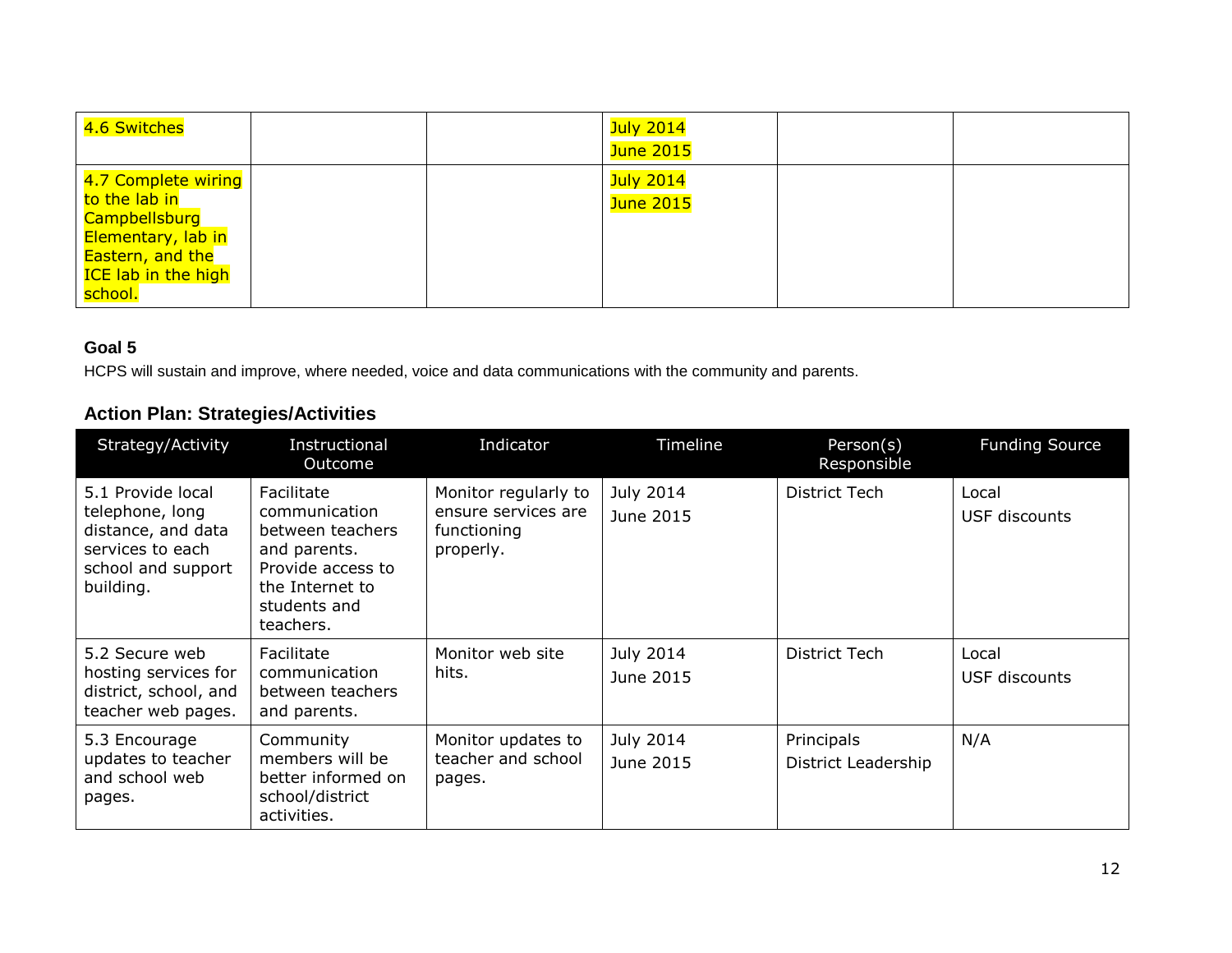| Facilitate<br>$\vert$ 5.4 Begin<br>replacement of<br>communication<br>ensure services are<br>between staff and<br>existing phone<br>functioning<br>system with VoIP<br>parents.<br>properly.<br>services. | Monitor regularly to $\vert$ July 2014<br>June 2015 | District Tech<br>District Leadership | Local<br>USF discounts |
|-----------------------------------------------------------------------------------------------------------------------------------------------------------------------------------------------------------|-----------------------------------------------------|--------------------------------------|------------------------|
|-----------------------------------------------------------------------------------------------------------------------------------------------------------------------------------------------------------|-----------------------------------------------------|--------------------------------------|------------------------|

# **Technology Goals – Evaluation**

As stated in the Executive Summary, Henry County Public Schools believes that technology is an inextricable component of education. Maintaining a modern network infrastructure, computers and other technologies are crucial to meeting the instructional and administrative needs within the district. Since the network infrastructure was completely replaced during the 2011-2012 school year, this plan focuses only on maintaining computers numbers, increasing interactive technologies, securing telephone and data services, updating file servers, and increasing network capacity.

By the end of the 2014-2015 school year, schools will need to replace upwards of 450 aging computers (estimate at the time of this writing December 2013 based on computers that will be older than 6 years old and not including computers that are scheduled to be junked this year). Schools will also need to budget for replacement of projector bulbs and purchase of interactive technologies as needed (slates, document cameras).

A growing need for the district is the replacement of our aging phone system. By the end of the 2014-2015 school year, HCPS will need to have a solid plan in place for replacement.

<span id="page-16-0"></span>The Technology Readiness Survey, due around December 1 each year, provides the method for evaluating HCPS's ability to provide adequate access to technology. The results and analysis of this report are sent to district leadership, including principals. The district, school, and teacher web pages are monitored periodically and statistics are sent to principals and district leadership.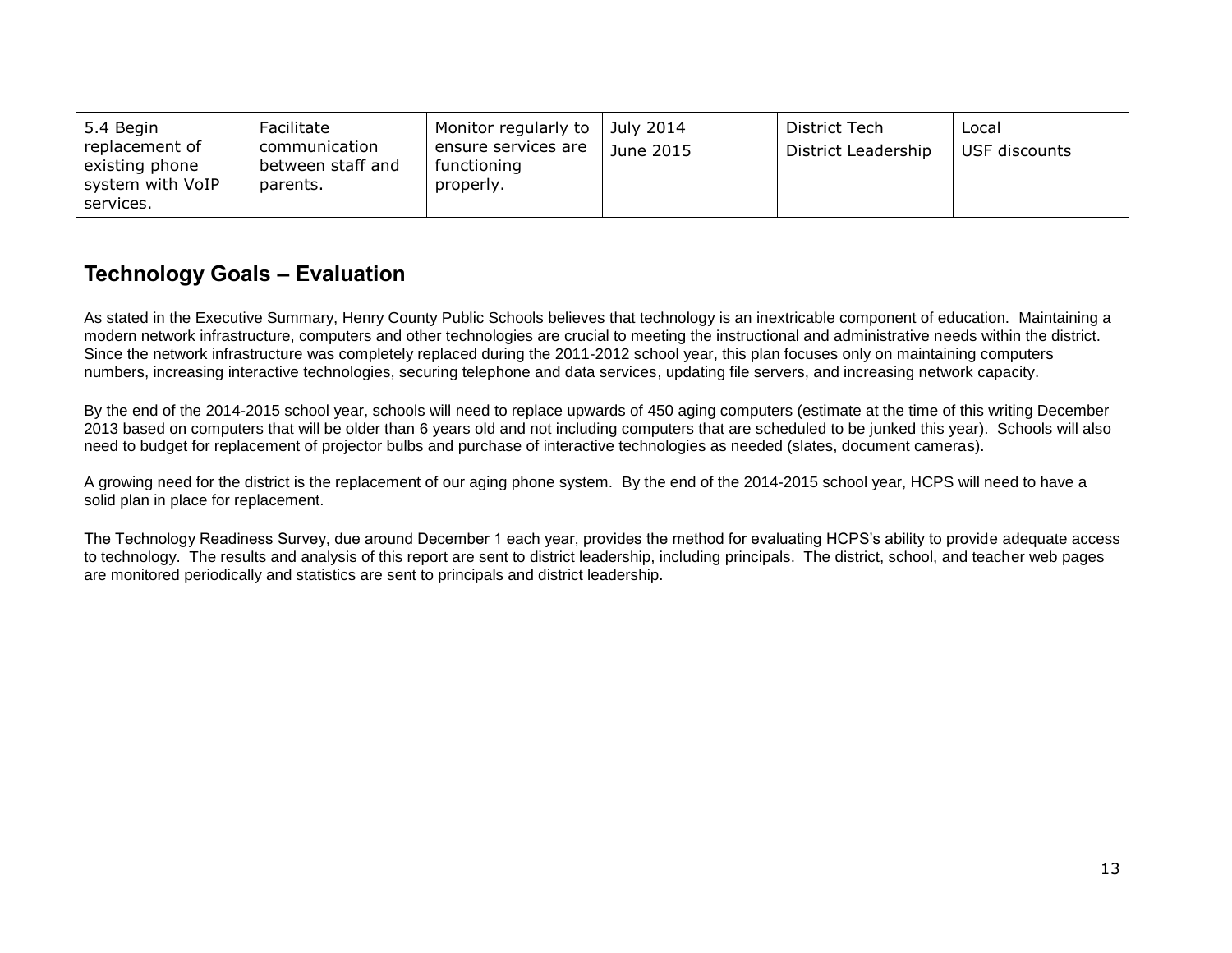# **Budget Summary**

| <b>Acquired Technologies and</b><br><b>Professional Development</b> | E-Rate       | <b>KETS</b><br>\$58448 | Other (Specify)                      |
|---------------------------------------------------------------------|--------------|------------------------|--------------------------------------|
| <b>STLP</b>                                                         |              |                        | \$1400 (Local)                       |
| <b>KySTE</b>                                                        |              | \$1290                 | \$1750 (Local)                       |
| Computers                                                           |              | \$40,000               | \$140,000<br>(SBDM/Local/Other)      |
| Phone and data services                                             | \$68,359.44* |                        | \$20,419.08* (Local)                 |
| Web hosting service                                                 | \$3,911.60*  |                        | $$1,668.40^*$ (Local)                |
| VoIP phone system                                                   |              |                        | \$70,000 (Local)                     |
| District tech salaries                                              |              |                        | \$150,000 (Local)                    |
| Other expenses not outlined in<br>this plan                         |              | \$17,158               | \$133,000.00**<br>(SBDM/Local/Other) |
| TOTAL                                                               | \$72,271.04* | \$58,448               | \$518,237.48*                        |

# <span id="page-17-0"></span>**Budget Summary – Narrative**

Items noted with an \* will be updated after 471 Applications have been submitted.

\*\* Based on estimate of spending from FY11, FY12 and FY13, not including eRate Priority 1 expenditures.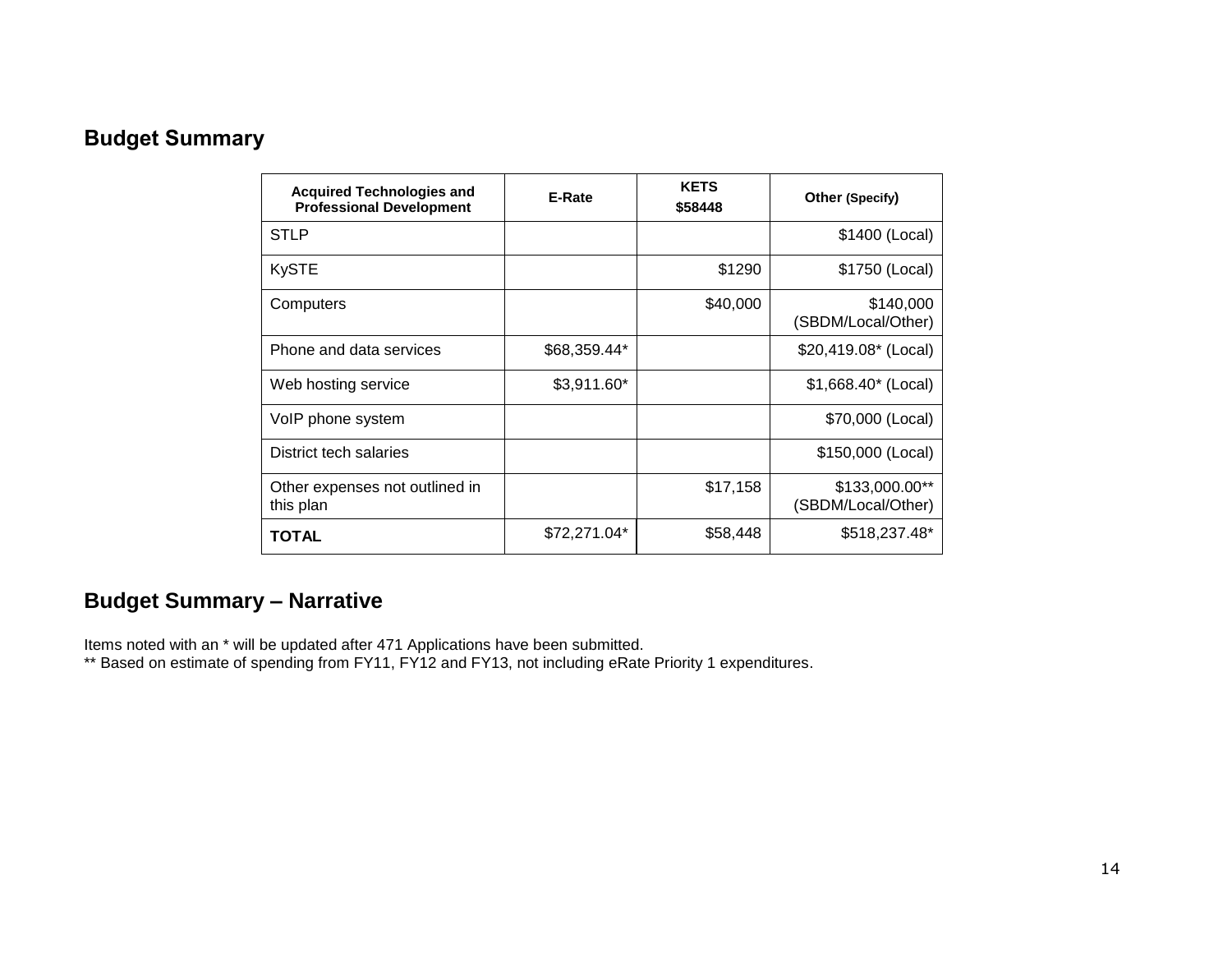# <span id="page-18-0"></span>**Appendix A – Evaluation of the 2013-2014 Plan**

The following evaluation is current as of 12/3/2013.

#### *Curriculum and Instructional Integration Goals*

Activity 1.1 – Incorporate technology into instructional strategies and other best practices. **(PARTIALLY MET)**

- Principals report that 89% of our teachers are proficient on Teacher Standard 6, which would indicate that teachers are incorporating technology into instruction.
- However, a discrepancy exists across schools as to the percentage of proficient teachers, ranging from 75% to 100%, which indicates a need for common understanding of technology proficiency among teachers.
- This is an ongoing activity, keep for next year.

Activity 1.2 – Increase number of student products created with the use of technology. **(MET)**

- See Appendix B
- Teachers and administrators provided anecdotal evidence, as well as actual student products.

Activity 1.3 – Technology will be intentionally integrated into unit plans. **(MET)**

- See Appendix B
- Teachers and administrators provided anecdotal evidence, as well as lesson plans.

Activity 1.4 – Communicate with staff regularly, providing reminders of current resources and information on new resources. **(PARTIALLY MET)**

- Information disseminated about Office 365 Wave 15 to all staff members.
- Various information shared with principals, so they can disseminate as they feel pertinent.
- Planning short Windows 8.1 training with STCs in January.

Activity 1.5 – Increase the use of student personal devices for learning. **(PARTIALLY MET)**

- See Appendix B
- Teachers and administrators provided anecdotal evidence.
- The number of personal devices on the network increased by 187 devices compared to last year.

#### *Student Technology Literacy Skills*

Activity 2.1 – Continue 8<sup>th</sup> and 12<sup>th</sup> grade technology proficiency evaluation. **(will be met by June 2013)** 

- 2012-2013 proficiency results:  $8<sup>th</sup>$  grade  $84%$  proficient, 12<sup>th</sup> grade 100% proficient based on teacher observations.
- Teachers report at the end of the year on student proficiency not based upon a checklist of technology skills.
- Ongoing, include in next year's plan.

Activity 2.2 – Provide instruction on elements of Digital Citizenship at each grade level. **(will be met by June 2013)**

- Teacher logs documenting instruction are turned in at the end of the year.
- Ongoing, include in next year's plan.

Activity 2.3 – Continue formal keyboarding program in the elementary schools. **(PARTIALLY MET)**

- Type to Learn is used sporadically in the district.
- Due to a failure with the program this year, student progress had to be reset, therefore any data on usage would be inaccurate.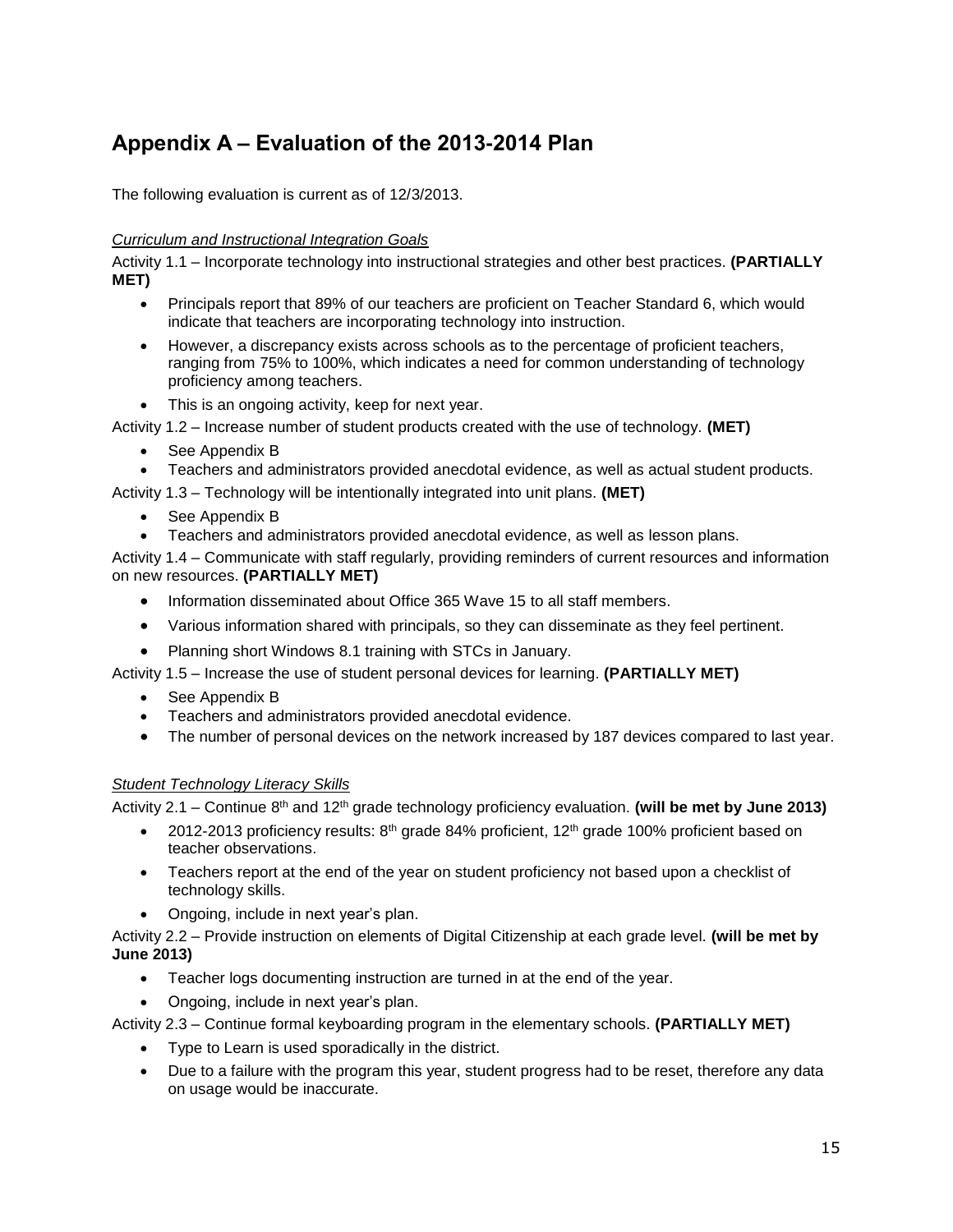• Ongoing, include in next year's plan.

Activity 2.4 – Increase STLP participation at each school in regional and/or state events. **(NOT MET)**

- 2 schools participated in the regional showcase on 11/19/13. The middle school had 3 showcases and the high school had 1. Unfortunately, none of the showcases were invited to state.
- Overall, STLP participation has decreased a little. Interest areas at each school vary from year to year. This year, there was a change in sponsors at 2 schools.
- Ongoing, include in next year's plan with emphasis on continuing the STLP program at each school.

## *Staff Training/Professional Development Goals*

Activity 3.1 – Incorporate technology integration strategies within professional development days and/or early release days. **(MET)**

- Training on Career planning software provided to select teachers at the middle and high school
- MS ELA teachers had training on Microsoft Surface RT use
- Planned training for STCs on Windows 8.1
- Personalized learning PD through the RTT grant
- Middle school math teachers received training on new calculators with online capabilities
- Middle school teachers were provided training on how to use a spreadsheet tool for special education progress monitoring.
- Middle school teachers were provided training on how to post information to the Program Review folders.

Activity 3.2 – Provide ongoing training and support for interactive tools such as slates and clickers. **(NOT MET)**

Unable to provide the same level of support this year due to elimination of the TRT position.

Activity 3.3 – Provide integration ideas for using collaborative tools in the classroom, including Lync. **(PARTIALLY MET)**

• Provided training for all high school Seniors on the use of Lync

Activity 3.4 – Support teacher participation from each school at state KySTE conference. **(will be met by mid-March 2013)**

Participation will depend upon funding.

Activity 3.5 – Survey teachers on training needs for integrating technology in the classroom. **(NOT MET)**

 Informal feedback and conversations often precede technology training throughout the year; however, no formal survey at the district level has been conducted this year.

Activity 3.6 – Provide training on using CIITS. **(NOT MET)**

No formal CIITS training has been conducted this year.

Activity 3.7 – Provide integration ideas for using student personal devices in the classroom. **(NOT MET)**

Unable to provide the same level of support this year due to elimination of the TRT position.

#### *Technology Goals*

Activity 4.1 – Evaluate current distribution of computers for effective use and redistribute if necessary. **(MET)**

- Technology Readiness Survey completed on 11/25/2013
- Summary data from the TRS report given to principals on 12/5/2013
- List of computers needing upgrade to Windows 7 given to principals on 12/5/2013
- Ongoing, should include in next year's plan

Activity 4.2 – Maintain at least a 3:1 student to computer ratio at all schools. **(NOT MET)**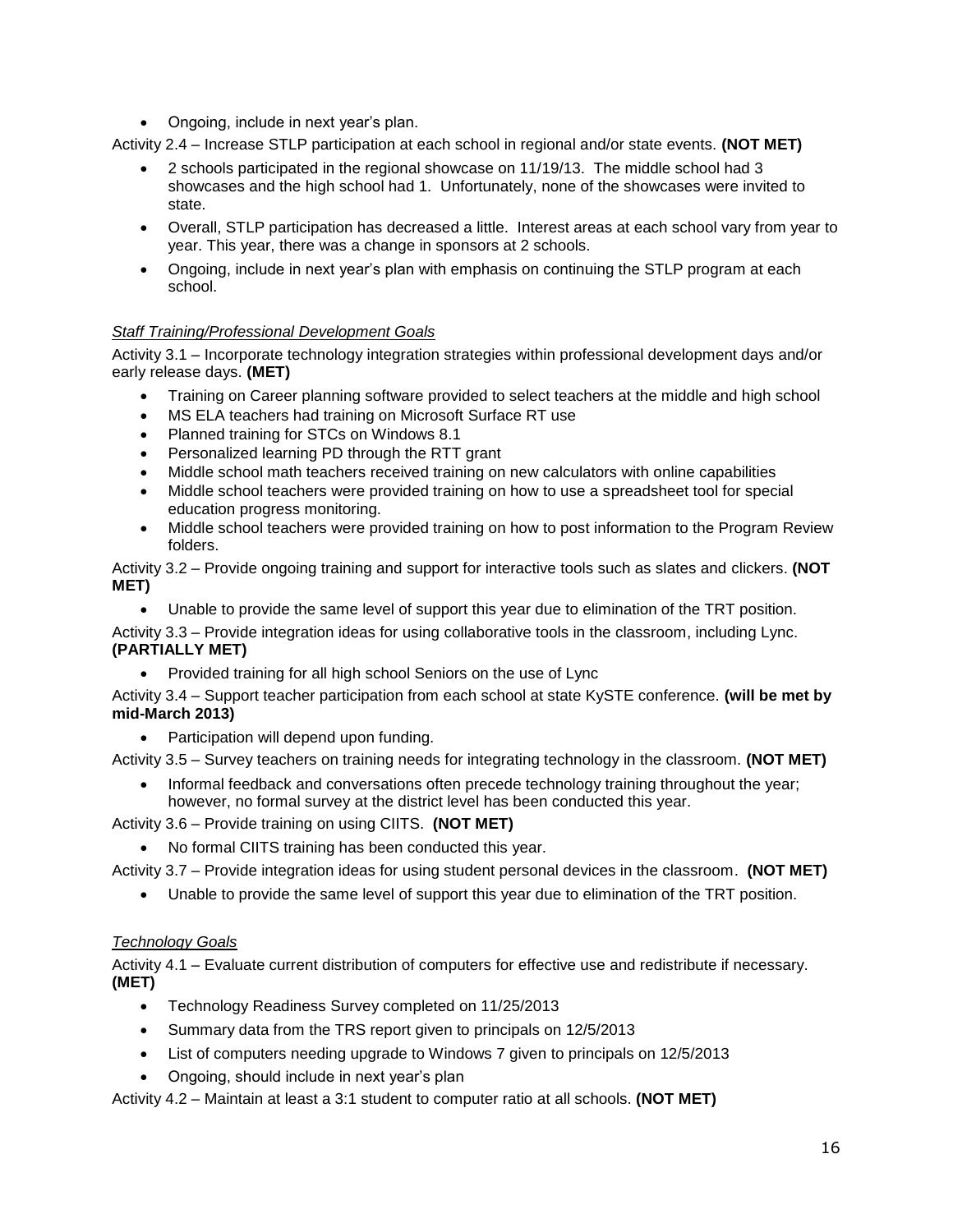- Current district ratio is 2.83:1
- CES 3.89, EES 3.09, NCES 2.75, HCMS 3.16, HS 1.73

Activity 4.3 – Increase the number of interactive technologies available to teachers. **(MET)**

- The number of document cameras in the district increased from 68 to 76. The number of mounted projectors increased from 119 to 120. The number of mounted interactive boards increased from 15 to 19. The number of clickers increased from 20 to 21. The number of slates remained at 50.
- There are still some classrooms in need of various interactive technologies. Include in next year's plan.

Activity 5.1 – Provide local telephone, long distance, and data services to each school and support building. **(MET)**

Ongoing, supplemented with eRate funds

Activity 5.2 – Secure web hosting services for district, school, and teacher web pages. **(MET)**

• Ongoing, supplemented with eRate funds

Activity 5.3 – Encourage more frequent updates to teacher and school web pages. **(PARTIALLY MET)**

- School sites have been updated their school page with news articles on a semi-regular basis.
- 62% of teachers/counselors/librarians have a teacher web page.
- 28% of teacher pages have been updated within the last month.
- A discrepancy exists across schools on frequency of teacher page updates. Pages updated within the last month range from 5% to 50%.

Activity 5.4 – Begin replacement of existing phone system with VoIP services **(NOT MET)**

 No vendors answered our 470 application for VoIP services. Need to investigate purchasing our own system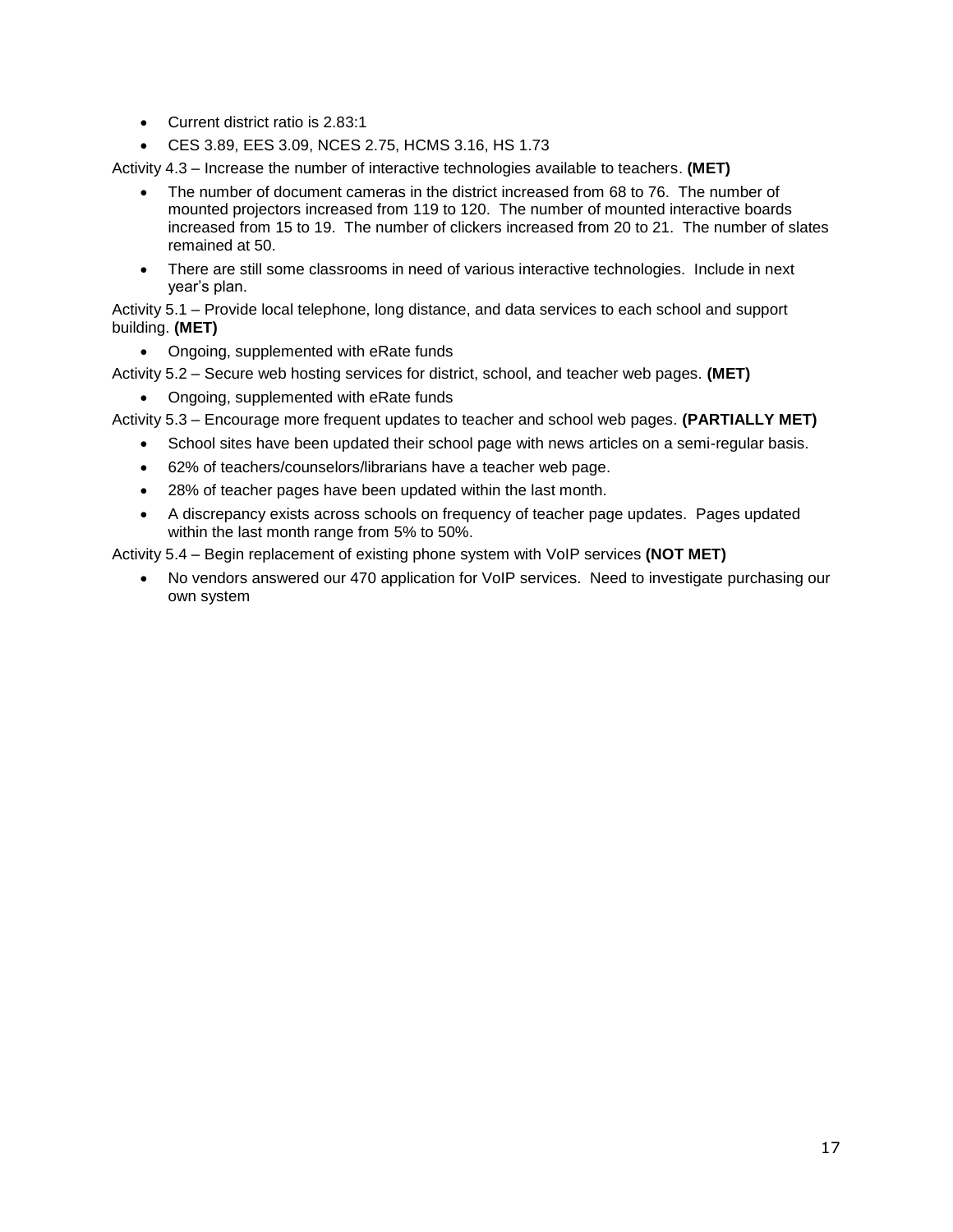# <span id="page-21-0"></span>**Appendix B – Evidence for Selected 2013-2014 Plan Activities**

Statements of activities as provided by teachers and principals.

Activity 1.2 – Increase number of student products created with the use of technology.

- [HS] Students create powerpoints, brochures, type writing pieces, etc. in resource reading lab.
- [HS] Utilizing auto rap on the ipads for students to create raps about the steps of solving equations.
- [HS] students have completed and presented several electronic presentations (Mostly PowerPoint and Prezi) for both humanities and sociology. Humanities has also completed video presentations for drama.
- [HS] Absolute Value- Station Activity.
- [HS] Since my numbers are up from last year, I have an increase of students creating projects. These can be seen on the weekly show.
- [HS] Three honors students wanted to use a computer program to create a 3 D model of the Great Wall of China. This computer program then translates the measurements so that the students can create the wall out of a piece of wood. They went up and used the technology in Shearer's room. I am not quite sure what program/machine they used.
- [HS] Students have prepared and presented power point, prezi, slide rocket, and other types of electronic lessons. These lessons were about nations of Asia, explorers from the Age of Exploration, and individuals from the Renaissance and Reformation era.
- [HS] Students have created Prezis, Powerpoints, and online timelines to present information they have learned in History and Humanities classes.
- IHSI Students use word processing, KYVL databases and Destiny databases to complete research assignments on given topics in Science, Drama, History, and English classes.
- [HS] Students have created LiveBinders (online portfolios) in Blended classes to organize and publish assignments for Life 101 and English IV.
- [HS] Attached is a library exercise where students are to create a poster of an element using technology.
- [HS] Students produce extended writing using the computer
- [HS] Students created PowerPoint presenatations for music as literature unit
- [HS] I have videos that the kids have made and edited with their cellphones.
- [HS] As faculty, we have been sharing resources via email on programs/websites/apps to use in order to assess students digitally or have them create digital assignments.
- Elementary students research on the Internet, word process, create digital presentations (Powerpoint, Prezi, Movie Maker, Museum Box, Story Jumper), digital art (Pixie) and digital posters. Various online tools used to demonstrate learning (Taxedo/Wordle)
- Middle School students create Prezis for the Culture Fair, Anit-bully PSA videos and digital animations.

Activity 1.3 – Technology will be intentionally integrated into unit plans.

- [HS] Students use empower 3000/achieve3000 daily in resource reading lab
- [HS] Incorporate class specific cognitive tutor lessons in each unit.
- [HS] Design modules in Cognitive Tutor that coincide with current units
- [HS] Unit plan including a graphing calculator lab
- [HS] Technology is a part of every unit. My units are posted on my teacher page.
- [HS] socrative.com
- [HS] We use the StudyBlue App for vocabulary practice. I put the terms up and make it publically available for them to access so they can quiz themselves on their devices (mostly for honors). For my regular kids who do not own a smart phone I work this into class as part of a daily lesson and just put it on the projector and then they have to provide either the definition or term.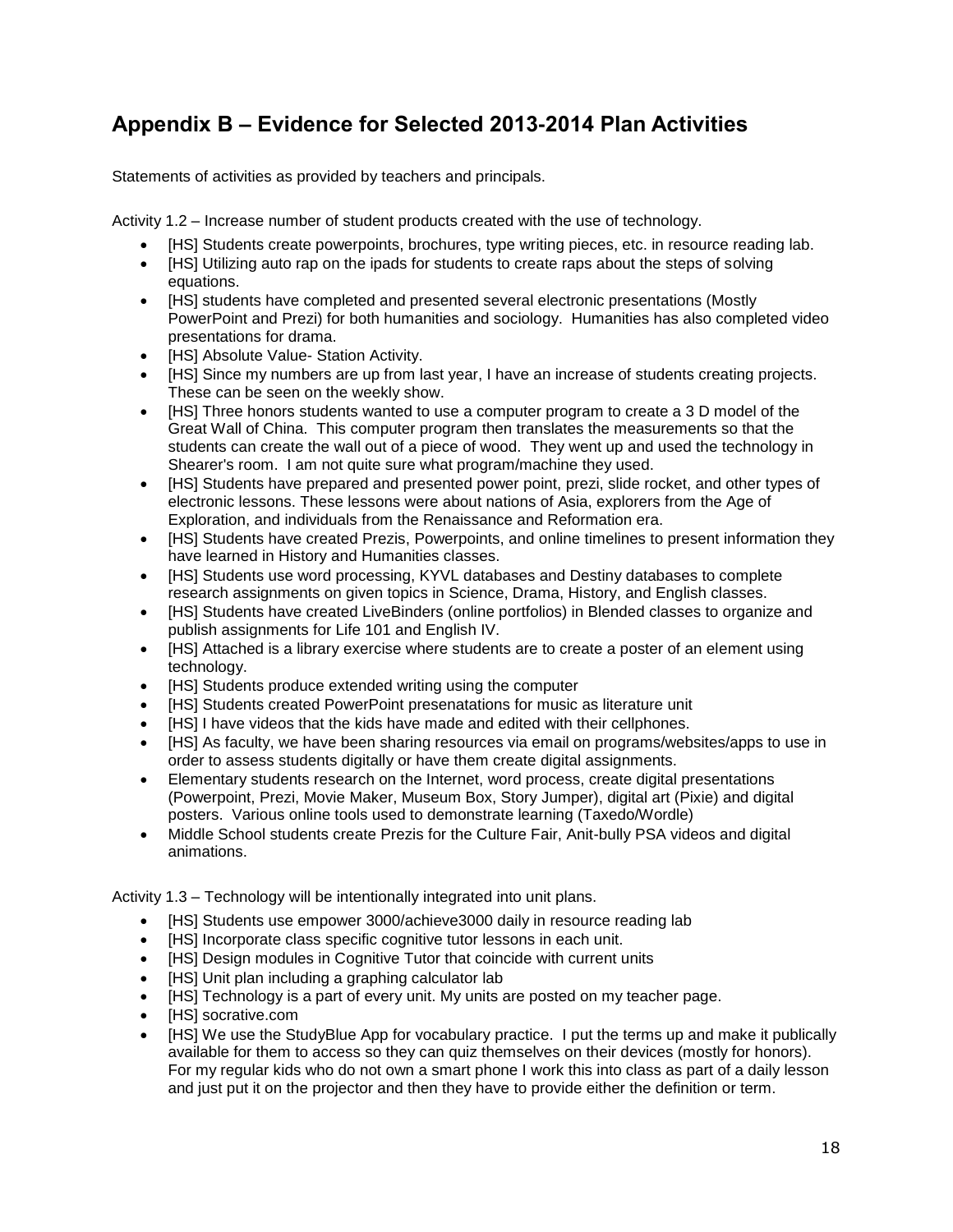- [HS] For our most recent project I had students conduct independent research on the internet on the Asian Empires to help create a variety of projects. Many used the library computers or their personal devices during class.
- [HS] When covering geography concepts or the location of countries I have my students download an app (if possible) to help them memorize the location of countries around the world. It is called TapQuiz Map. Basically it makes a game out of geography. We also use www.sporcle.com for geography practice
- [HS] Units are planned incorporating power point discussion/lecture notes, videos relating to the material (You Tube, History Channel, Discovery Channel), and student related research.
- [HS] English teachers collaborated with the Library Media Specialist to plan units that teach students digital citizenship and how to use technology appropriately and responsibly. English teachers incorporate online software such as WIN Learning and Achieve 3000 in their unit plans to help students work on targeted standards so they can individually improve in weak or struggling areas.
- [HS] Teachers collaborate with the Library Media Specialist to plan units that incorporate technology so students can learn more about a topic of study. For example, the Library Media Specialist taught Drama students how to appropriately conduct research, use online databases, and cite sources for a stage production research project. Students researched what theater and stage production was like during a specific era so that they could mimic that style for producing and performing a play in their drama class.
- [HS] Students use LiveBinders, Edmodo, Prezi, Symbaloo, Celly, Lync, CollaborizeClassroom, Poll Everywhere in Blended classes to complete daily classroom assignments and activities for Life 101 and English IV.
- [HS] LDC module that includes a section where students use the computers to research bridge designs.
- [HS] Students work on Empower3000 daily in 3 classes, including presentation of background information,maps, and polls on the projector
- [HS] Utilize audio books to provide support while reading novels
- [HS] Utilize videos/segments to reinforce literary topics and provide background knowledge theme, characterization, mood
- [HS] Utilize ReadingPen to provide support during individual reading activities
- [HS] Integrated MyLearningPro.com to provide differentiation, enrichment, and reinforcement of skills
- [HS] Provided 5 music samples for music as literature unit
- [HS] Students in English II are utilizing the computer lab twice a week to complete Reading for Information lessons in WIN Learning.
- IHSI Students in English II completed a Web Quest on The Odyssey, including research of Greek gods and background on Homer.
- [HS] Students in Transitions are utilizing the computer lab four times a week to complete reading exercises in Achieve 3000 to increase their lexile levels.
- [HS] We use the web application, MusicTheory.net for learning activities, drills and practice. I have student activity logs for some completed exercises.
- [HS] With the focus on BYOD, many of us are embracing technology and finding ways to use it each day. Some teachers include technology integration in their PGPs as well.
- Elementary teachers use various software and web sites with students, such as iReady, Dreambox, Starfall, Storylineonline, PBS Kids, Brain Pop Jr.
- Middle School special education students learning at their own pace in reading and math using videos.
- Learning centers incorporate technology in  $6<sup>th</sup>$  and  $7<sup>th</sup>$  grade language arts.
- Middle school students use FastForward and IXL math for RtI.
- $\bullet$  6<sup>th</sup> grade lesson on library research and ethical use of technology.
- 8<sup>th</sup> grade Watershed Investigations using various probes.

Activity 1.5 – Increase the use of student personal devices for learning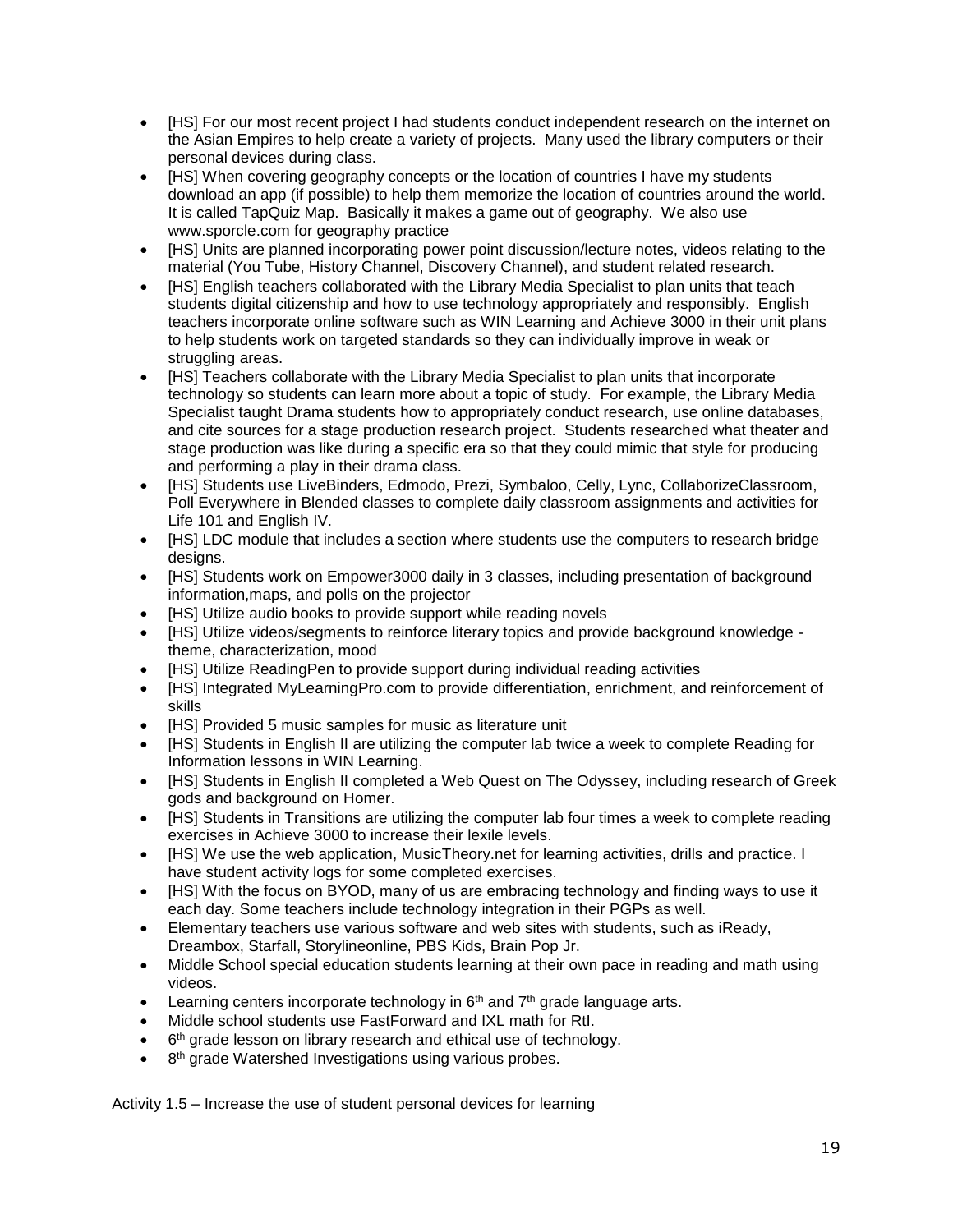- [HS] Students are utilizing Ipads, Ipods, Iphones for class assignments.
- [HS] In co-taught classes, students utilize personal devices for exit slips in online classroom.
- [HS] Students photograph problems for solutions in co-taught settings.
- [HS] Students download apps for the graphing calculator (not available on apple products currently) on phone such as Droid, Samsung, etc. to have the app for graphing calculator on personal device.
- [HS] students have utilized devices for research for papers and criticisms and use them for quizlet practices for tests. Cellie has been used by students to stay updated on class topics and to ask questions. The school website is used as a resource for students to go to to access class lessons and associated materials.
- [HS] Absolute Value- Station Activity
- [HS] Students use personal devices to research story ideas, search for music, etc.
- [HS] socrative.com
- [HS] I use twitter many times throughout the week to help remind students of assignments. The students also use it to "tweet" me if they have questions about and assignment/reading. Some of them have even taken pictures of their answers and projects and sent the picture to me via twitter to make sure that they were completing the project correctly. I can pull up my account and send you the info if needed.
- [HS] We use the StudyBlue App for vocabulary practice. I put the terms up and make it publically available for them to access so they can quiz themselves on their devices (mostly for honors). For my regular kids who do not own a smart phone I work this into class as part of a daily lesson and just put it on the projector and then they have to provide either the definition or term.
- [HS] When covering geography concepts or the location of countries I have my students download an app (if possible) to help them memorize the location of countries around the world. It is called TapQuiz Map. Basically it makes a game out of geography. We also use www.sporcle.com for geography practice
- [HS] Students used their own electronic device at once a week, usually more often researching historical terms or events, note taking, calendar to keep up with due dates, preparing papers or presentations, and research for a paper or presentation.
- [HS] My most recent project that used technology directly was with my level one students. They were to use their cellphones and apps such as Magisto or VidTrim to creat fashion show videos that they shared with the class. The videos had to be in Spanish, obviously, and describe at least 2 outfits. The students received points for their proper use of technology, proper use of Spanish, and their creativity. I also try to have students use their technology during normal lessons to help me reduce our paper usage by completing/turning in assignments digitally and by taking notes on their devices.
- [HS] In the library I daily see students use ipads, ipods, and smart phones to download and read books, to access information for research, and to organize and plan their school work.
- [HS] Students use personal devices to check assignments and grades, take tests, participate in polls, conduct research, use tools such as dictionaries, and read books.
- [HS] Socrative.com where students used their smart phones to take a formative assessment.
- [HS] Students use devices in co-taught class to view painting that they are to write a theme analysis about
- [HS] Students have downloaded Destiny Quest to access library
- IHSI Students use Quizlet to study for vocabulary tests
- [HS] Weekly, students in English I Honors and English II Honors use personal devices in addition to classroom computers for completing vocabulary exercises that support ELA Common Core Standards (etymology, prefixes, suffixes, synonyms, antonyms)
- [HS] Students in English I Honors, English II Honors, and English II received instruction in downloading and using Media Center applications onto their personal devices for use in searching for library holdings, as well as research.
- [HS] I have videos that the kids have made and edited with their cellphones.
- [HS] Our entire "Senior Process" is student driven and they are relying on technology to research, document, and share their service projects with the community.